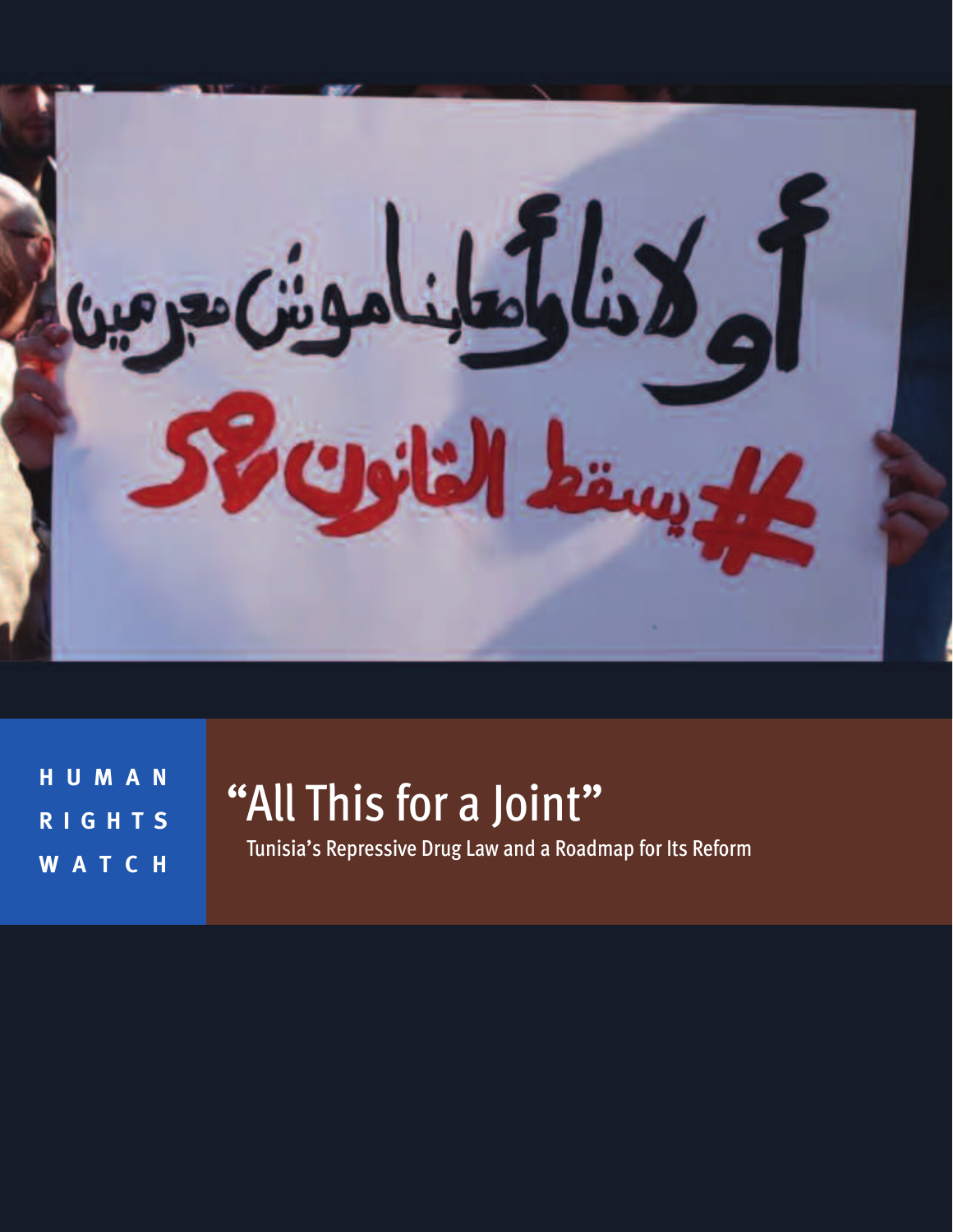

# **"All This for a Joint"**

Tunisia's Repressive Drug Law and a Roadmap for Its Reform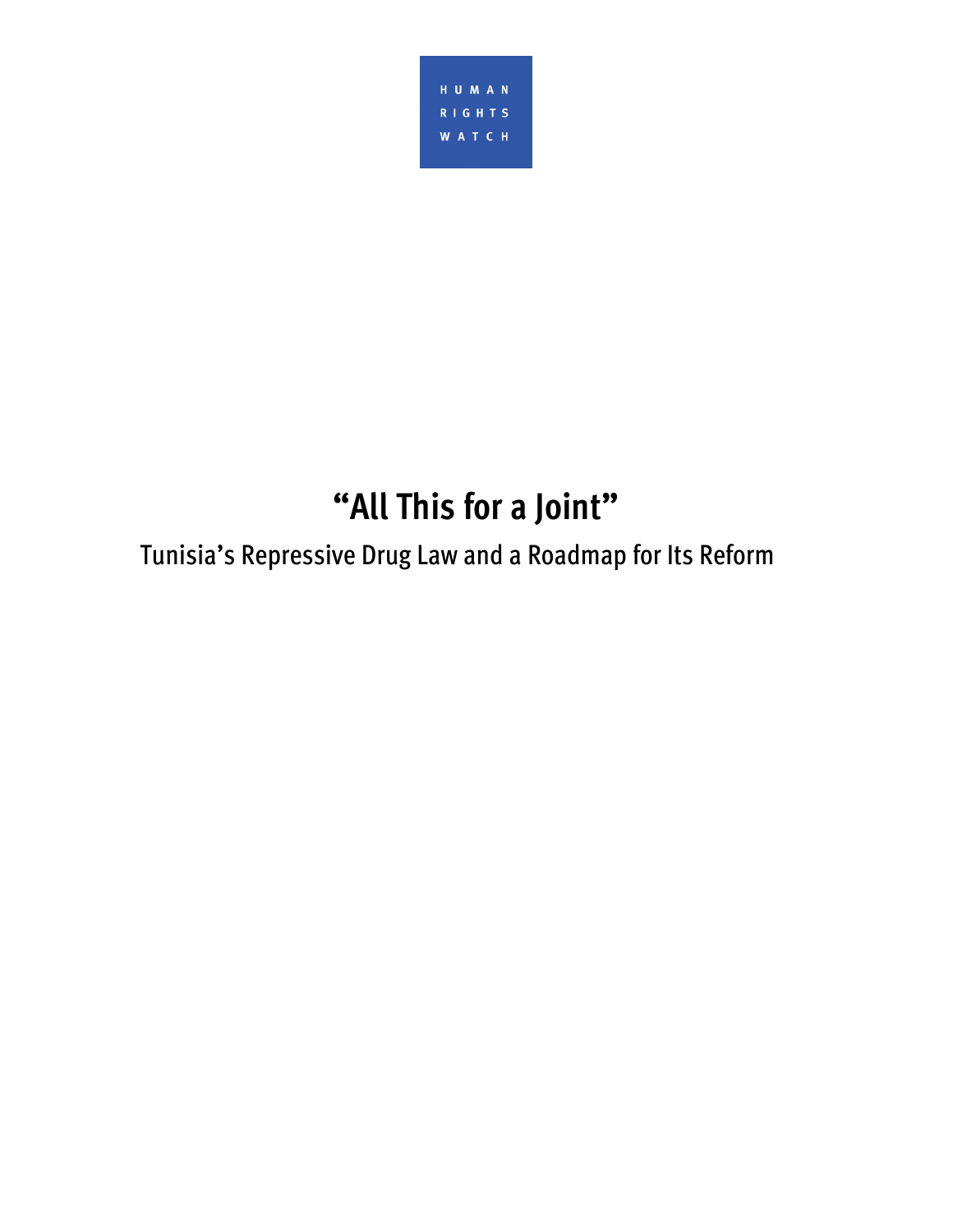Copyright © 2016 Human Rights Watch All rights reserved. Printed in the United States of America ISBN: 978-1-6231-33191 Cover design by Rafael Jimenez

Human Rights Watch defends the rights of people worldwide. We scrupulously investigate abuses, expose the facts widely, and pressure those with power to respect rights and secure justice. Human Rights Watch is an independent, international organization that works as part of a vibrant movement to uphold human dignity and advance the cause of human rights for all.

Human Rights Watch is an international organization with staff in more than 40 countries, and offices in Amsterdam, Beirut, Berlin, Brussels, Chicago, Geneva, Goma, Johannesburg, London, Los Angeles, Moscow, Nairobi, New York, Paris, San Francisco, Sydney, Tokyo, Toronto, Tunis, Washington DC, and Zurich.

For more information, please visit our website: http://www.hrw.org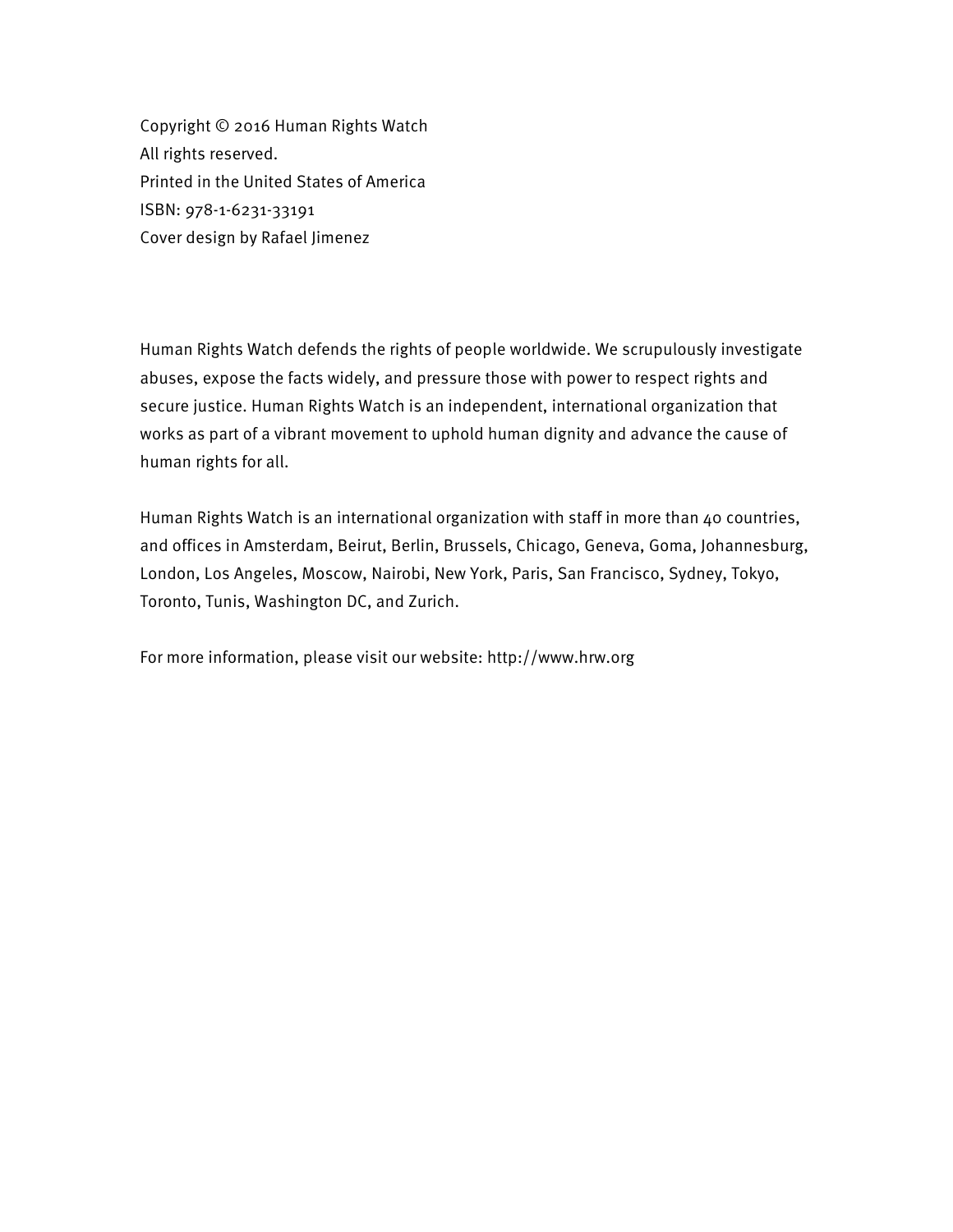

## "All This for a Joint"

## Tunisia's Repressive Drug Law and a Roadmap for Its Reform

| ı. |                                                              |
|----|--------------------------------------------------------------|
| Н. |                                                              |
|    |                                                              |
|    |                                                              |
|    |                                                              |
|    |                                                              |
|    |                                                              |
|    |                                                              |
| П. |                                                              |
|    |                                                              |
| Ш. | The Human Rights Case against Criminalization of Drug Use 31 |
|    |                                                              |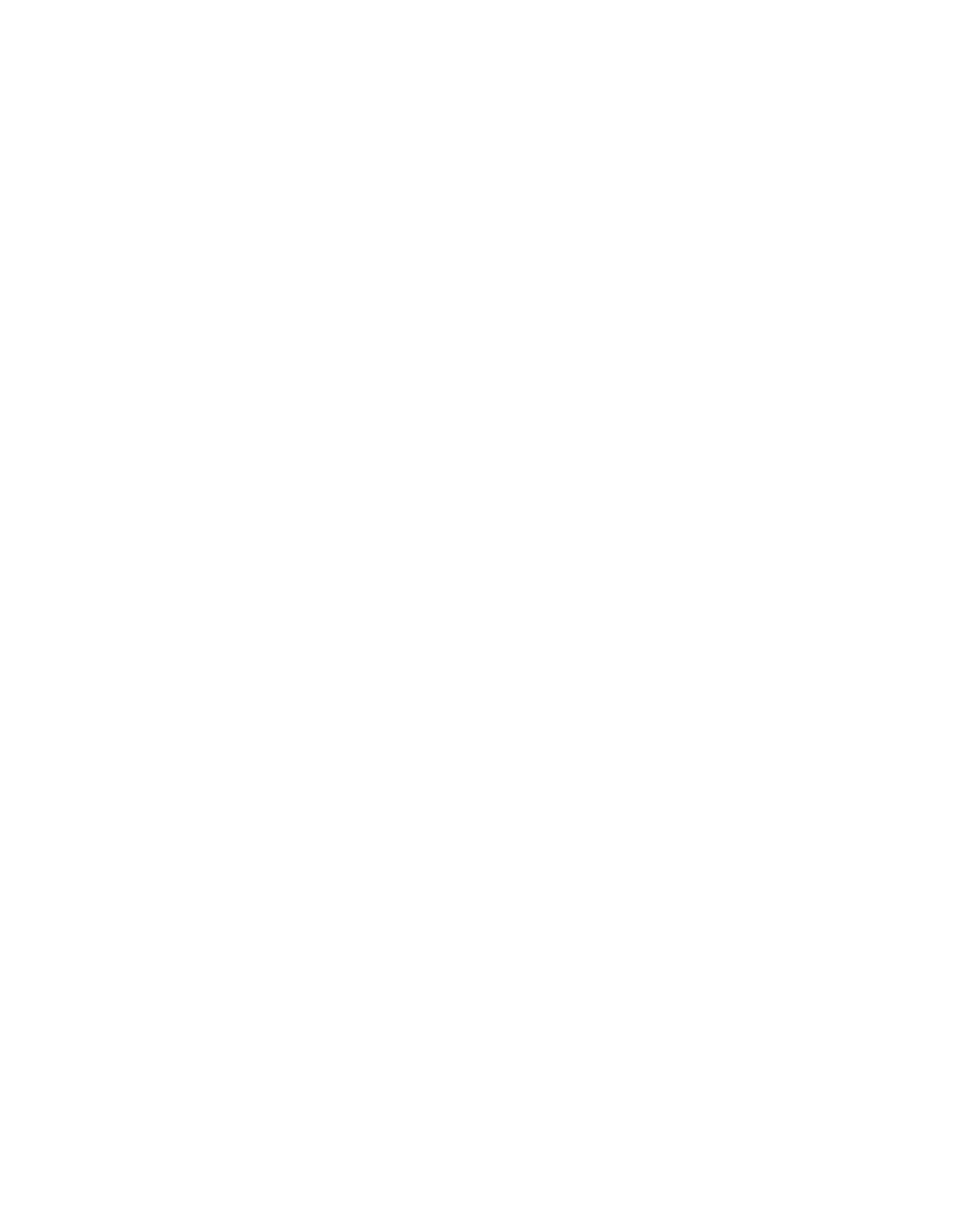#### **Summary**

For almost a quarter of a century, Tunisia's drug laws have mandated long prison sentences for drug offenses resulting in large numbers of low-level offenders in Tunisian prisons. Long prison sentences are cruel, disproportionate, and counterproductive punishment for recreational users. People convicted for drug use or possession leave prison with a criminal record that often prevents them from gaining employment and subjects them to social stigma and police harassment.

Law n.92-52 on Narcotics (referred to as Law 52), adopted in 1992, requires courts to impose a minimum mandatory sentence of one year in prison on any person found guilty of use and possession of an illegal drug, including cannabis. The law imposes a minimum sentence of five years in prison on repeat offenders. For both offenses, judges have no discretion to reduce the sentence in light of mitigating circumstances. Even in cases involving possession of a single joint, judges lack authority to impose alternatives to incarceration such as community-based sanctions or other administrative penalties.

As of December 2015, 7,451 people were prosecuted for drug related offences in Tunisia's prisons, and 7,306 men and 145 women, according to the Justice Ministry's General Administration of Prisons and Rehabilitation. Around seventy percent of these – about 5,200 persons, were convicted of using or possessing cannabis, referred to in Tunisia as "zatla." Drug offences represented 28 percent of the total state prison population.

Human Rights Watch has documented how state enforcement of criminal drug law in Tunisia has resulted in serious human rights violations. Human Rights Watch interviewed 47 people in several locations in Tunisia, including young residents of working-class neighborhoods, students, artists, and bloggers. The interviews showed that abuses accompany enforcement of Tunisia's drug control policies, such as beatings during arrest and interrogation, rude, insulting and threatening police behavior, mistreatment during urine tests and searches of homes without judicial warrants.

Once a person is convicted under Law 52 and sent to prison, another kind of ordeal begins. In its last report on Tunisia, the Office of The United Nations High Commissioner for Human Rights cited significant overcrowding in Tunisian prisons, suggesting that some prisons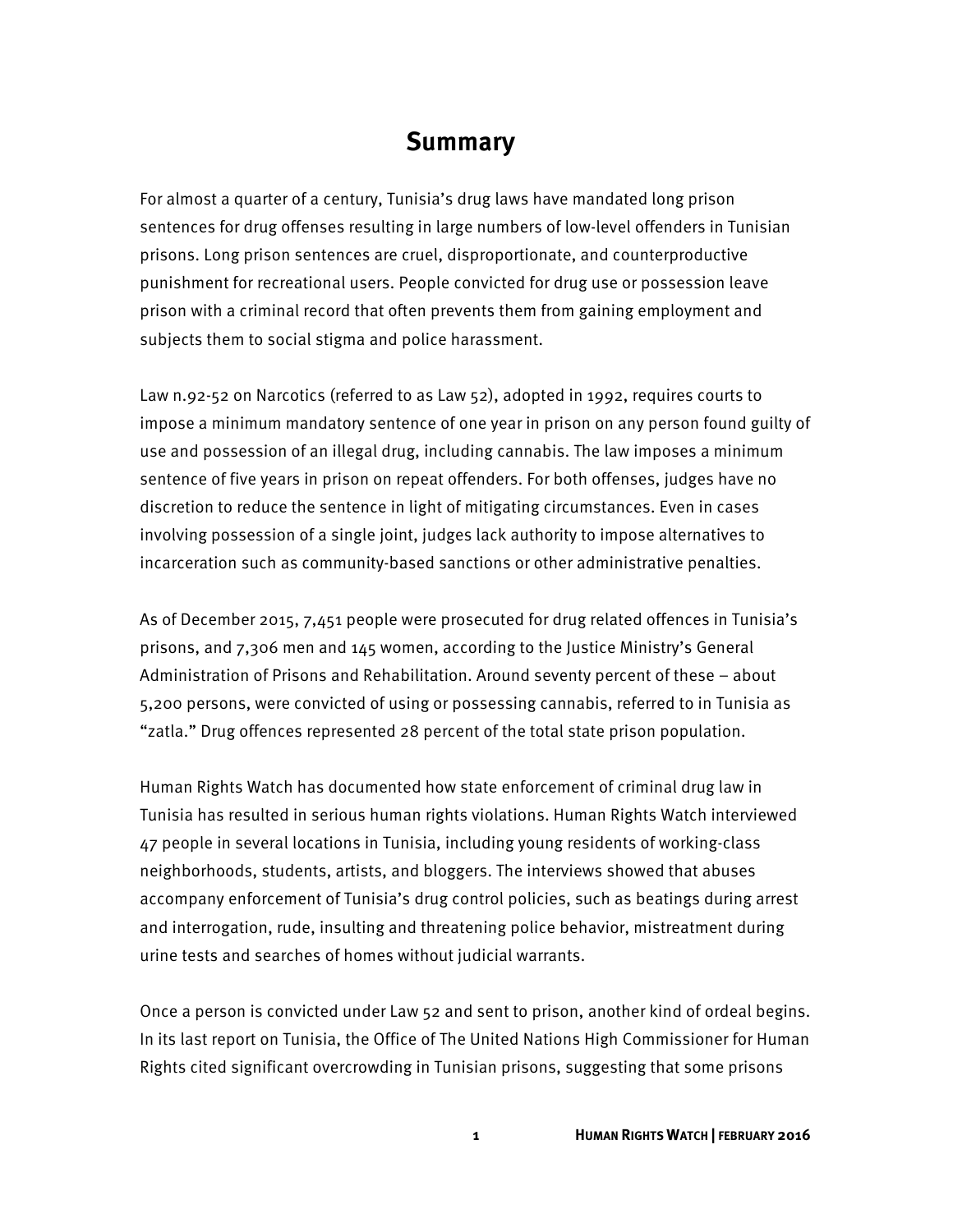were at 150 percent capacity. Therefore, a person convicted of smoking a joint has to share an overcrowded cell with persons imprisoned for serious crimes.

Precious law enforcement and court resources are expended processing thousands of cannabis possession arrests each year – resources that could be reallocated to handling more serious offenses.

The oppressiveness of the drug law is compounded by the abuses that frequently accompany criminal arrests in general. Tunisia's code of criminal procedure gives the police broad discretion to arrest persons without reasonable suspicion of illegal behavior. After being placed under arrest, suspects have no right to a lawyer during the first six days they are held in custody before they must be presented to a judge. During this initial period, detainees are particularly vulnerable to mistreatment by law enforcement agents because they cannot receive visits by family members or a lawyer, including during their interrogation by police.

Calls by civil society groups and human rights activists for the revision of Law 52 have been growing for months. During the presidential and legislative electoral campaigns of 2014, the ultimately victorious candidate for president, Beji Caid Essebsi, said that he favors eliminating prison terms for first-time offenders. On December 30, 2015, the government approved a new draft drug law. At time of writing, the parliament has yet to discuss and vote on the daft law.

Human Rights Watch welcomes the draft law's abolition of prison terms for first-time and second-time offenders in drug use or possession cases and its abolition of mandatory sentences for both first-time and repeat offenders, the discretion it grants judges to impose punishments less harsh than prison time, and the greater emphasis it places on access to treatment services.

Despite these improvements, a number of concerns remain.

By maintaining the option of prison sentences of up to one year for repeat use and possession of illegal drugs, the bill ignores calls from international experts on human rights and health urging countries to eliminate custodial sentences for drug use and possession.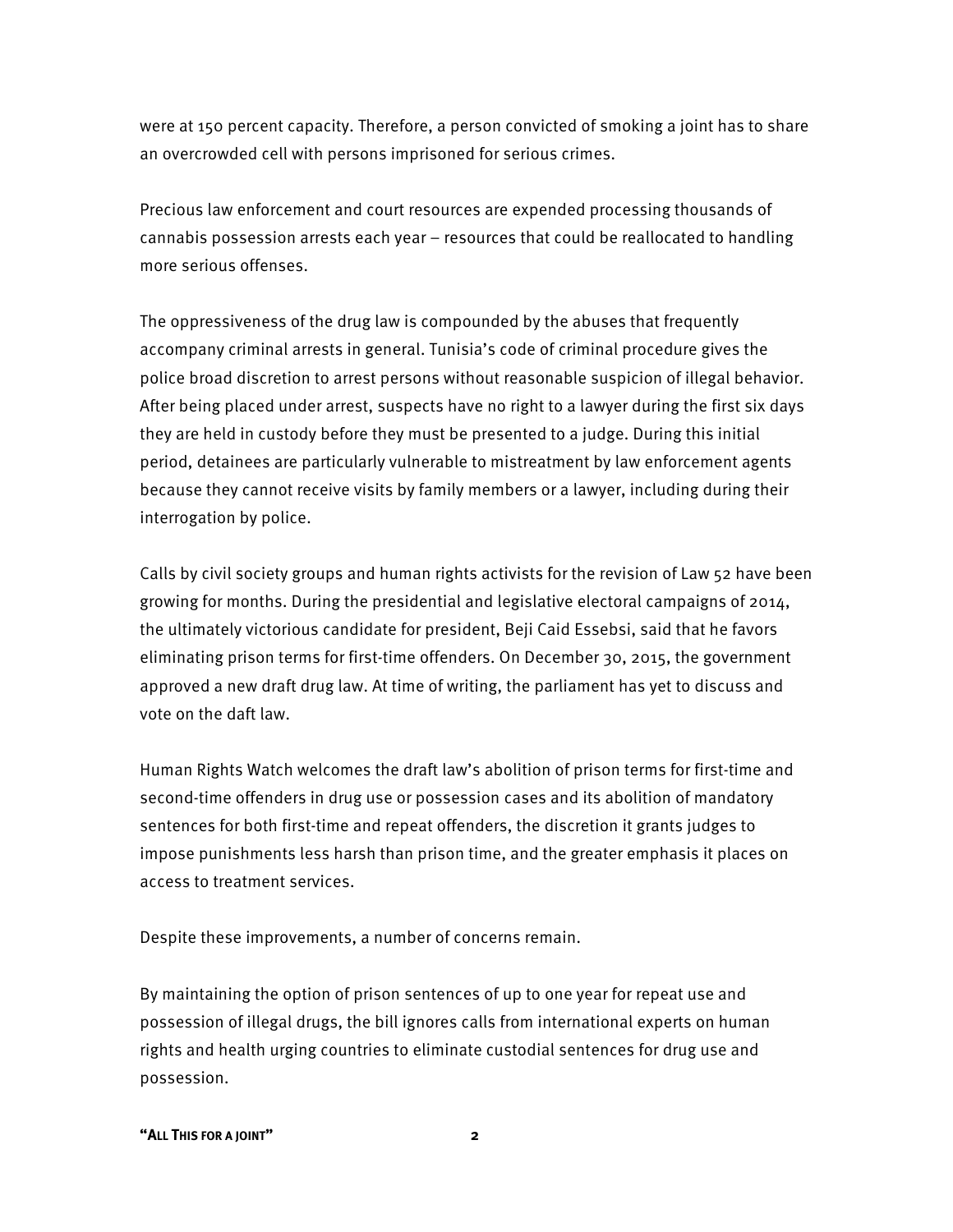Governments have a legitimate interest in preventing societal harms caused by drugs. However, criminalizing personal drug use per se clashes with a person's right to privacy and basic concepts of autonomy underpinning all rights.

The decision to use drugs, like the decision to consume alcohol or tobacco, is a matter of personal choice and an exercise of an aspect of the right to privacy under international law, a cornerstone of respect for personal autonomy. Limitations on autonomy and the right to privacy may be imposed, but are justified only if they meet the criteria of legitimate purpose, proportionality, necessity, and non-discrimination. The criteria of proportionality and necessity require governments to consider what means are available to achieve the same purpose that would be least restrictive or pose minimal interference with respect for and the exercise of human rights.

Human Rights Watch believes that arguments for criminalization of personal drug use or possession of drugs for personal use rarely, if ever, meet these criteria. Arrest, incarceration, and a criminal record with possibly life-long consequences are inherently disproportionate government responses to someone who has done nothing more than use recreational drugs.

The draft law contains provisions that may violate the right to free expression and of privacy. The draft adds a new offense of "public incitement to commit drug-related offenses," which entails half the sentence of the underlying offense. This new provision, as written, could be used to prosecute members of civil society groups that advocate for the decriminalization of drugs, rappers and singers who sing about drugs, organizations providing services to reduce drug related harms, and others who express themselves peacefully about drugs. The draft has also considerably expanded the special investigative measures available to the police when conducting anti-drug operations, such as surveillance, phone tapping and interception of communication.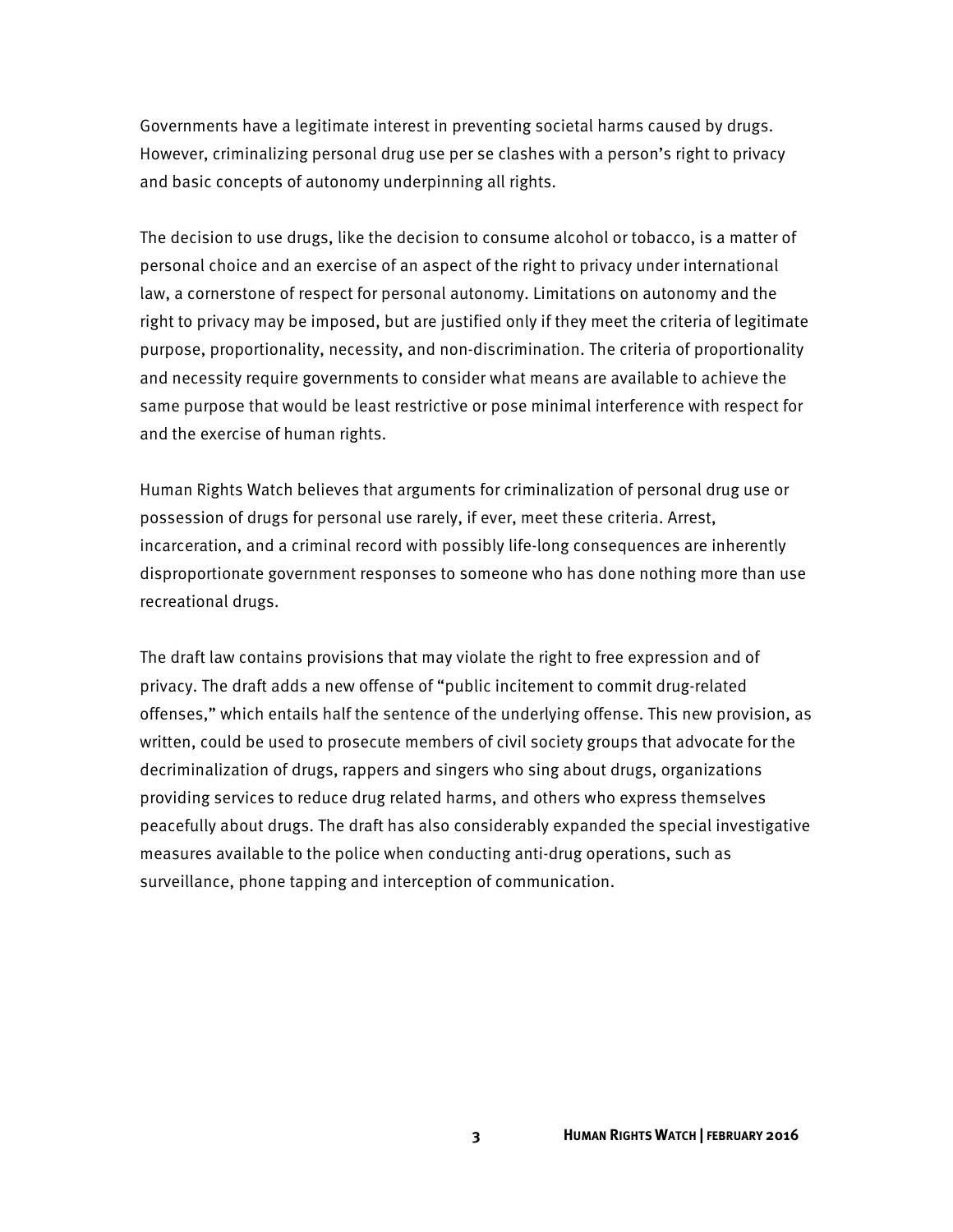## **Recommendations**

#### To Parliament

- Reform Law 52 to remove criminal sanctions for the use or the possession of recreational drugs for personal consumption for first-time and repeat offenders.
- In the draft law reforming Law 52, state that the crime of public incitement to commit drug-related offenses should not criminalize discussions of public policy.
- Revise the draft law reforming Law 52 by providing that special investigative techniques such as surveillance and interception of communication be used as exceptional measures and in general only to target suspected drug-traffickers rather than simple consumers.
- Revise the draft law reforming Law 52 by specifying that hearings for drug suspects shall be public and that the judge may order closed or restricted sessions only in exceptional circumstances justified by the protection of court proceedings, victims and witnesses when there is real danger arising from making proceedings public. Restricted sessions should be for the minimum period necessary, and should not diminish the right of defendants to hear and challenge witnesses and other evidence against them.
- Specify in the draft law reforming Law 52 that anonymous testimonies may be permitted only in very exceptional circumstances and should not be the sole or decisive basis of the conviction.
- Specify in the new legislation that the Health Care Council for Drug Users may order that defendants accused of drug possession or use attend a specified number of meetings with the provider of a drug dependence treatment program, the purposes of which shall be to ensure the person is aware of the program's services that may assist in overcoming drug dependence and to determine whether the person wishes to avail himself or herself of the services of the program. The Council may not compel the person to undergo drug dependence treatment.
- Ensure that the relevant drug legislation does not prevent the giving of advice, information or instruction for safer drug consumption practices by outreach workers nor does it prohibit the sale or supply of syringes and other related material by outreach workers.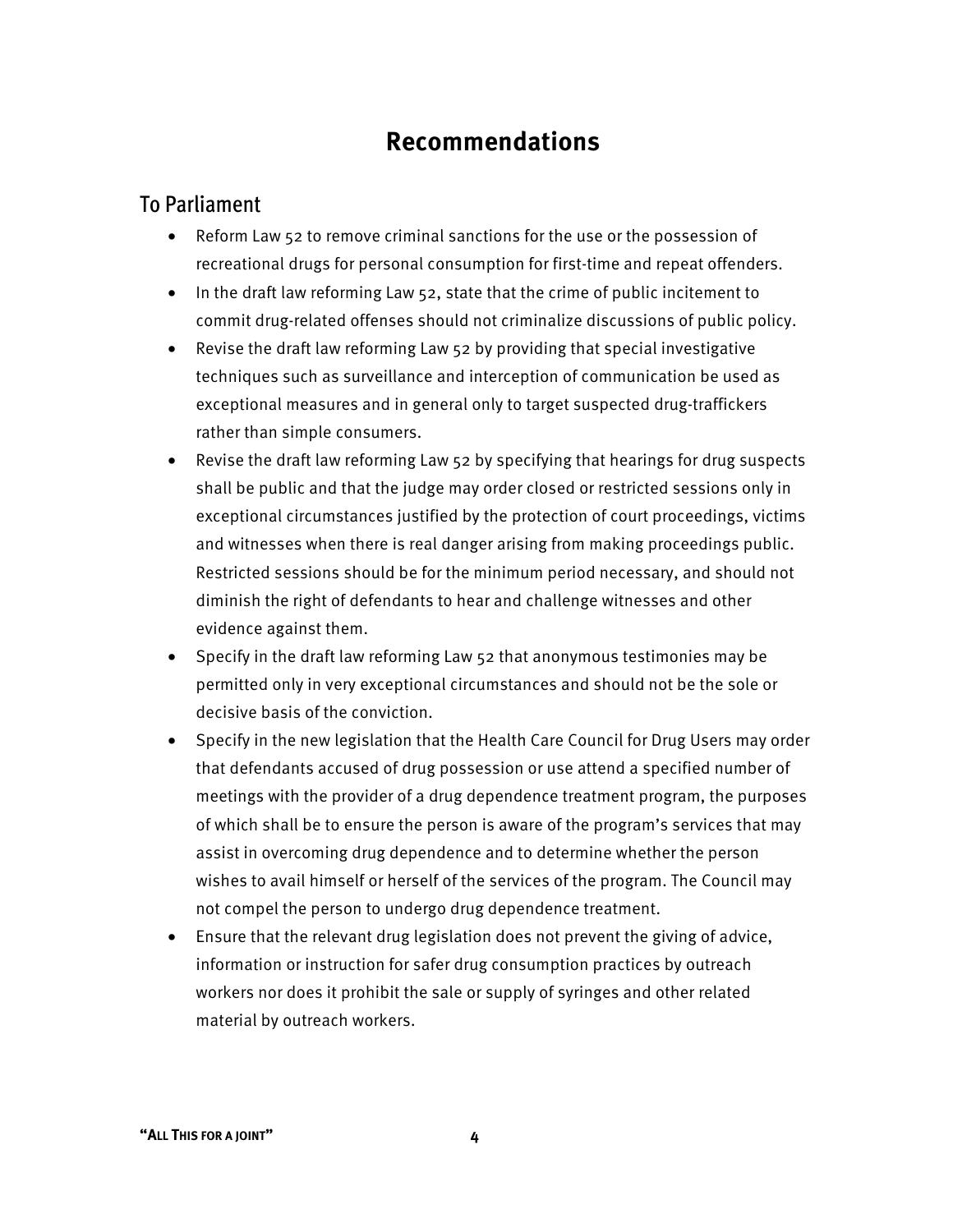- Propose legislative reform of the Code of Criminal Procedure to require a police agent to have a reasonable, individualized suspicion of criminal wrongdoing in order to place a person under arrest.
- Reform the Code of Criminal Procedure to ensure access to a lawyer from the outset of detention in all cases and ensure that all suspects are brought promptly before a judge, normally within 48 hours. Any delay must be exceptional and justified with reasons.
- Eliminate from the draft law prison sentences for refusal to undergo the urine test.
- Provide, in the draft law, that the urine test can only be voluntary and that any evidence, including such tests, obtained by coercion is prohibited from being considered, and that coercion includes telling the suspect that such tests are compulsory.
- Provide penalties for law enforcement agents who coerce people to undergo the test.
- Ensure that the Health Care Council for Drug Users includes a legal expert, as well as other experts such as medical practitioners, psychologists, social service workers or others with appropriate expertise in the field of drug dependence. The Council should also include current or former drugs users.

#### To the Ministry of interior and of justice

- Appropriately discipline public security personnel and agents who are responsible for the ill-treatment during arrest and detention of persons in drug related offences.
- Ensure a prompt, thorough, and impartial investigation and appropriate prosecutions of those responsible for serious abuses in connection with drug related arrests, including arbitrary arrests, torture, cruel, inhuman or degrading treatment or punishment, and coercing suspects to take urine tests.

#### To the Ministry of Health

- Expand access to voluntary, community-based drug dependency treatment and ensure that such treatment is medically appropriate and comports with international standards.
- Expand access to voluntary, community-based drug dependency treatment for children, and ensure that such services are age-specific, medically appropriate and include components of education.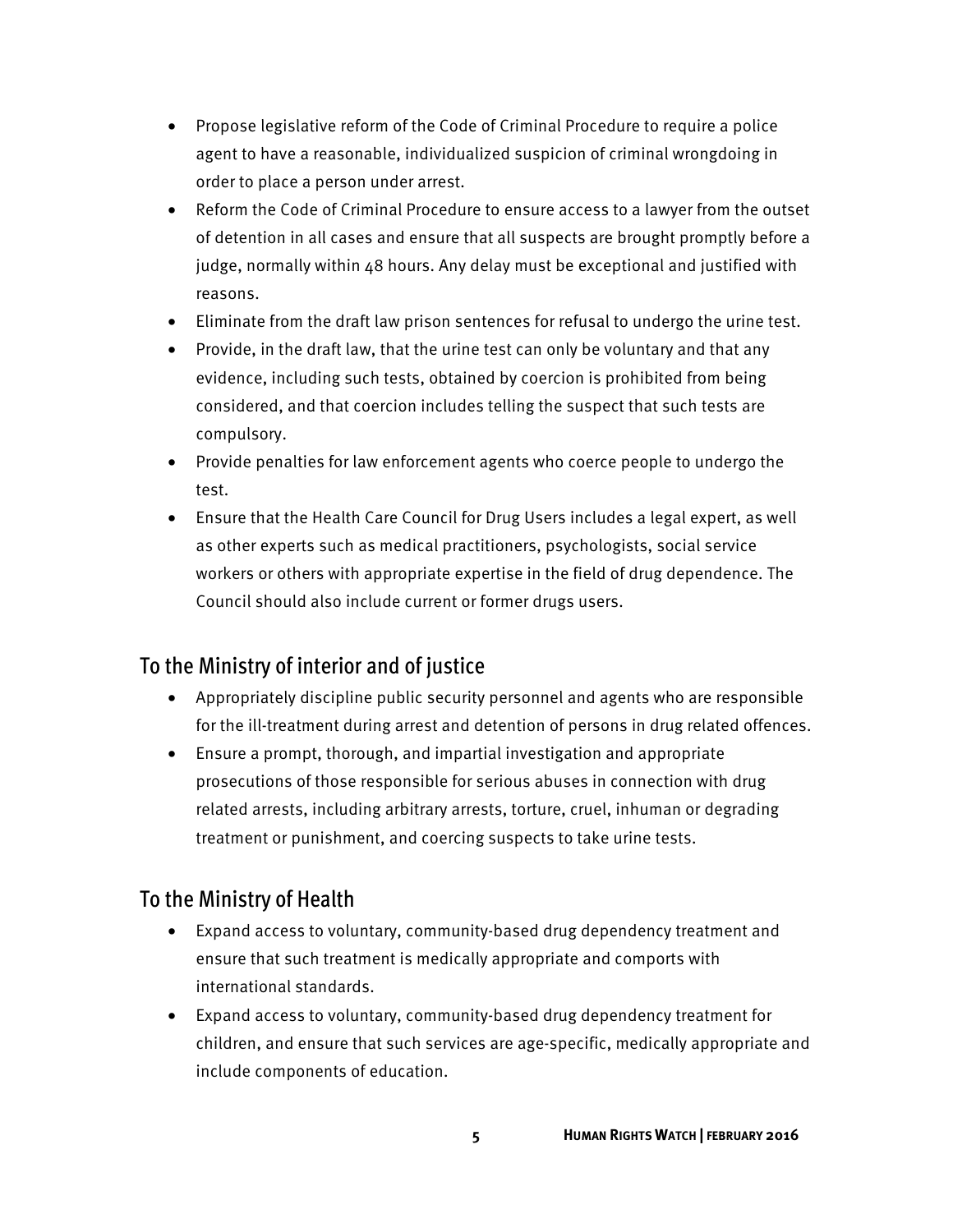• Expand access to voluntary, community-based drug dependency treatment which addresses the special needs of women and girls who use drugs.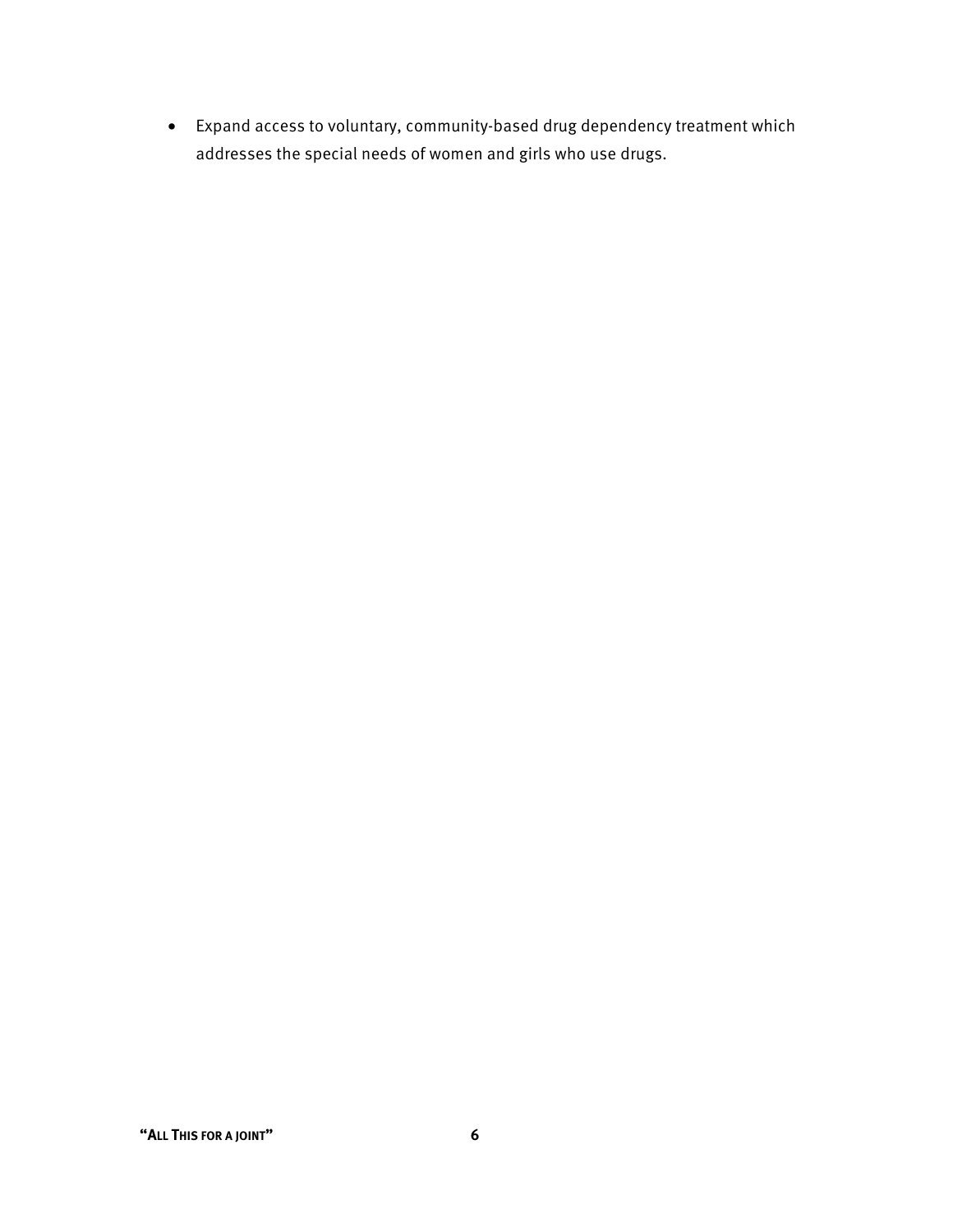## **Methodology**

In September and October 2015, Human Rights Watch conducted 47 interviews with people who had been arrested for possessing or using cannabis. Most of the interviewees had served prison sentences for drug use or possession. They had all spent several days in police custody, following their arrest, ranging from three to six days. Some of these interviews were conducted individually and in private, others were conducted in group settings. The group interviewees were mostly between 17 and 30 years old. The subjects included bloggers, artists, students, and young residents of the working-class neighborhoods of Hay el Khadhra and Douar Hicher in Tunis, and Hay Ezzouhour and Ennour in Kasserine.

Human Rights Watch identified interviewees for this report through its extensive network of activists or through the association International Alert, which conducted a study in 2013 about youth and marginalisation in Tunisia. All participants verbally consented to be interviewed. They were informed of the purpose of the interview, its voluntary nature, and the ways in which the data would be collected and used. Human Rights Watch chose to withhold the names of most people interviewed in this report in order to protect them from retaliation and to protect their privacy. In cases that are already well-known, we used the persons' real names.

Human Rights Watch has also reviewed twenty case files in drug cases, including police reports and court decisions. These documents shed light on police practices in investigating these cases.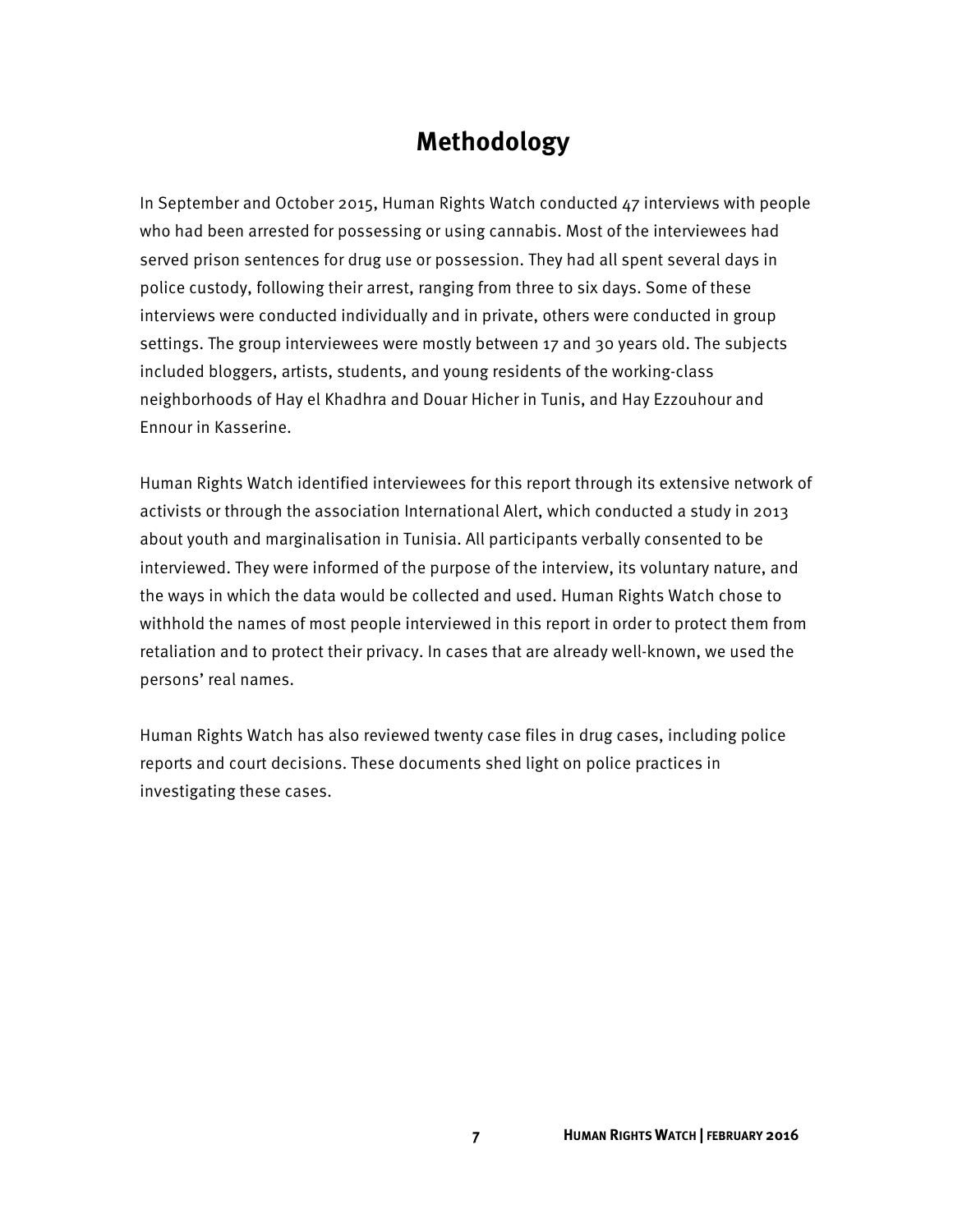## **I. Background**

Tunisia's drug law imposes mandatory imprisonment even for first-time offenses involving possession or consumption of illegal drugs, including cannabis. Enacted in 1992, the Law on Narcotics (often referred to as Law 52) takes a mostly repressive approach to drug offenses.<sup>1</sup> It imposes prison terms of between one and five years and a fine of 1,000 to 3,000 dinars (US\$562 to \$1,686) on any person found to be using or possessing for personal use any type of illegal narcotic. Conviction for a second offense under this law results in a mandatory five-year sentence. Even in situations where mitigating circumstances are present, article 11 of the law deprives judges of discretion to reduce drug-related sentences beneath these minimum periods.<sup>2</sup> This provision is an exception to the general principle enunciated in article 53 of the penal code, which permits judges, "when the circumstances of the act prosecuted appear of a nature to justify the mitigation of the penalty [....] to reduce the penalty below the legal minimum."

As of December 15, 2015, there were 7,451 people prosecuted for drug related offences in Tunisia prisons, 7,306 men and 145 women. Around 70 percent (5,200 people) of the incarcerated drug offenders were convicted of using cannabis, referred to in Tunisia as "zatla"<sup>3</sup>. Drug offenders represented 28 percent of the total state prison population, and people convicted of the offence of consuming cannabis represented 20 percent.<sup>4</sup>

The costs—both financial and social—of arrest and incarceration for possession or use of cannabis are substantial. Precious law enforcement and judicial resources are expended arresting, processing, trying, and incarcerating thousands of cannabis possession arrests each year.

 $<sup>1</sup>$  Law n. 92-52 of 18 May 1992 on Narcotics, http://www.legislation-securite.tn/fr/node/34555</sup>

<sup>&</sup>lt;sup>2.</sup> Article 12, law n.95-52 on Narcotics "Provisions of article 53 of the penal code do not apply to the crimes enunciated in this law."

<sup>3.</sup> Human Rights Watch interview with Saber Khfifi, director of the General Administration of prisons and rehabilitation (GAPR), Tunis, December 17, 2015. In addition to the 7,451, there are 2,749 other drug offenders who had been released in 2015 under the presidential amnesty.

<sup>4.</sup> There are currently 26,000 inmates in all Tunisian prisons. Human Rights Watch interview with Saber Khfifi, Tunis, December 17, 2015.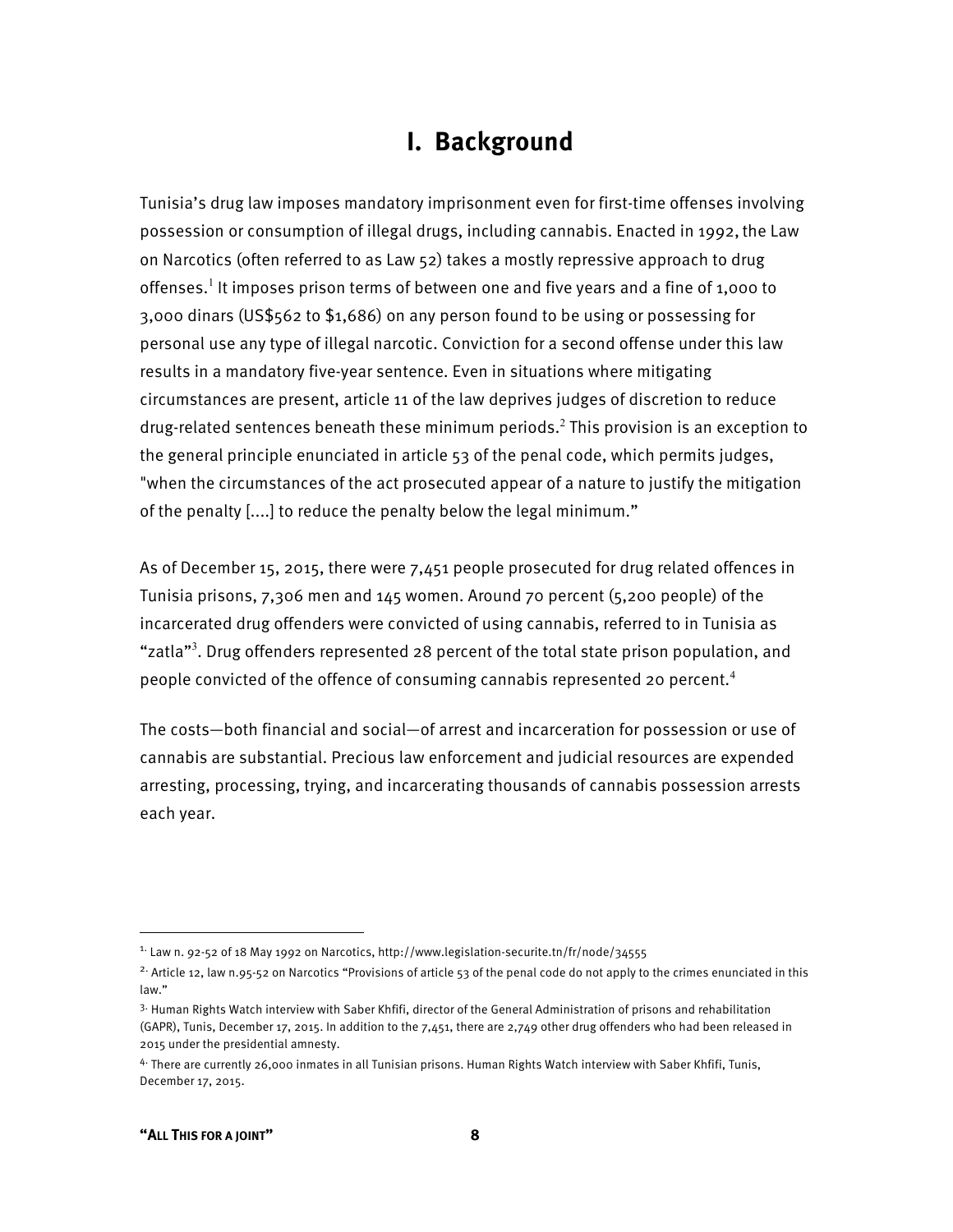According to official statistics, Tunisian prisons operate at 53 percent over capacity. The cost of each inmate being 21 dinars per day (US\$10.20), incarcerating 5,200 cannabis users for one year costs the state around 38 million dinars (US\$18 million) annually.<sup>5</sup>

Law 52 gives a judge the right to impose, in addition to the mandatory sentences, "administrative surveillance" for a period of up to 10 years, meaning that a person can be compelled to sign in at the police station on a daily or regular basis. The judge can also punish an offender by rendering him ineligible to receive a passport or to be hired in the public administration.

Chapter IV of Law 52 deals with health care and the prevention of drug use. It provides that a person using drugs will not face prosecution if, before law enforcement authorities discover his deeds, he voluntarily seeks treatment at a state rehabilitation center. This exemption applies only to first-time offenders.

Most of the people interviewed by Human Rights Watch in the working-class neighborhoods of Tunis and Kasserine complained about unemployment, marginalization, and the absence of opportunities and prospects for a better future. Firas, 21 and unemployed, said, "[smoking pot] helps me kill the time; I have nothing else to do." Naim, a 30-year-old occasional worker, said, "There is nothing here to divert our attention from zatla." Ahmed told us, "I started smoking to fill the void. Our future is dark. There is no way out."<sup>6</sup>

In this context, sending young men to prison for smoking joints intensifies their feeling of marginalization, as they told Human Rights Watch.

Campaigning for the presidency in 2014, Beji Caid Essebsi advocated replacing prison terms for first-time offenders with alternative penalties such as fines.<sup>7</sup> Following legislative and presidential elections, the government created a commission composed of representatives from the ministries of justice, health, and social affairs, to draft a new narcotics law. The government received the commission's draft in September 2015 and

<sup>5.</sup> Human Rights Watch interview with Saber Khfifi, Tunis, December 18, 2015.

<sup>&</sup>lt;sup>6.</sup> Human Rights Watch interviews with Naim, Firas and Ahmed, October 17, Kasserine.

<sup>7.</sup>Interview on Radio Mosaique FM, December 19, 2014, http://www.mosaiquefm.net/fr/index/a/ActuDetail/Element/45571 bce-je-fais-une-campagne-electorale-et-mon-concurrent-fait-une-campagne-contre-moi.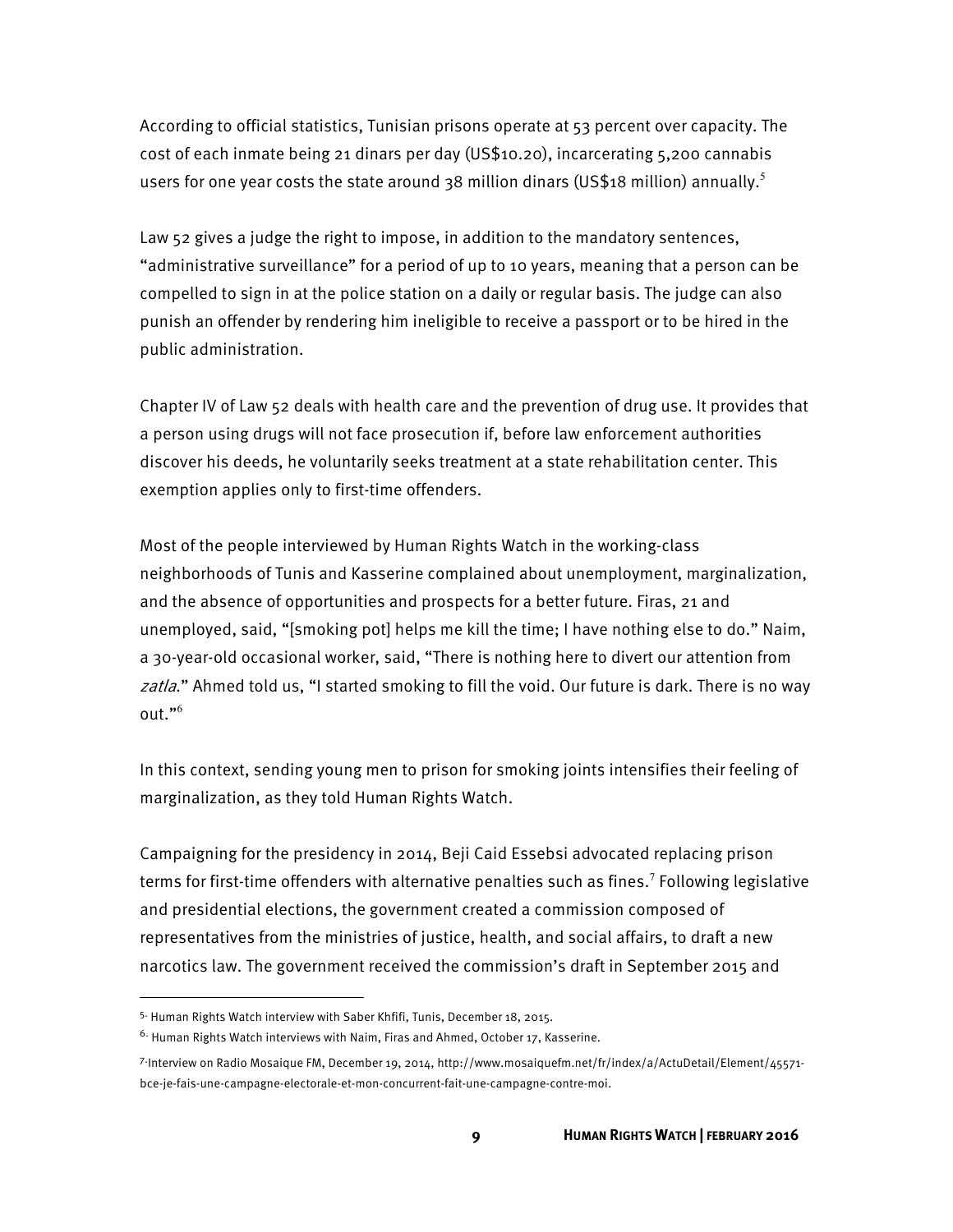requested amendments. On December 31, the government has adopted the revised version but has yet to send it to the parliament at time of writing.<sup>8</sup>

<sup>8.</sup> Human Rights Watch interview with Mohamed Salah Ben Aissa, then Minister of Justice, October 5, 2015, Tunis.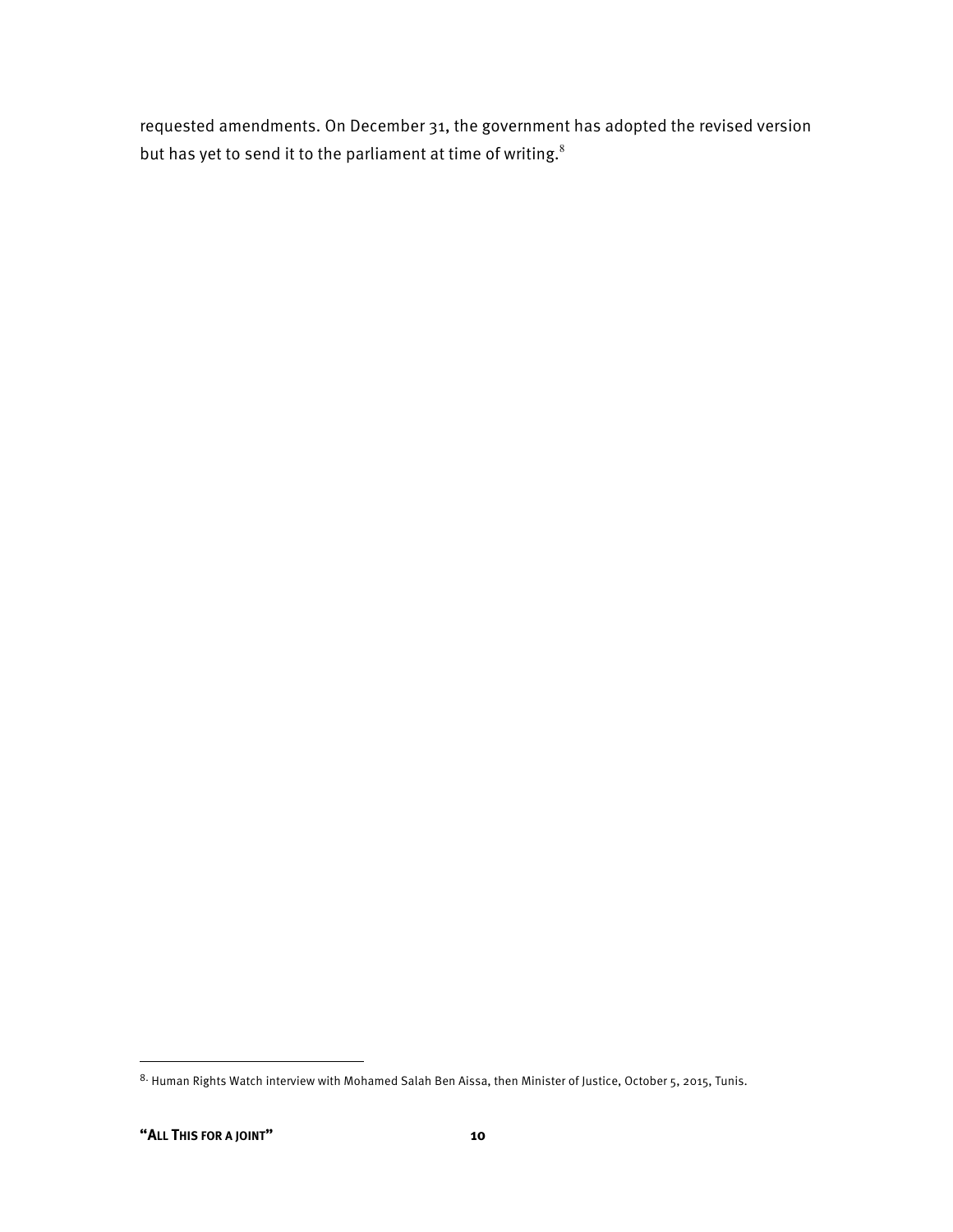## **II. Abusive Police Practices in Drug-related Investigations**

#### General Legal Framework for Arrest and Detention

The injustice of imprisoning recreational and casual drug users is compounded by the abuses that frequently accompany police enforcement of the drug law, as well as the abuses and lack of legal safeguards that persons under arrest or in jail commonly experience, whether their suspected offense is drug-related or not. $9$ 

In Tunisia, police forces have broad powers to stop and check individuals regardless of whether they suspect criminal activity. The Code of Criminal Procedure (CPP) does not mandate a specific threshold of suspicion of commission of a crime in order to proceed with a search and arrest. The CPP grants officers of the judicial police the right to detain a person for up to three days, renewable once with an order from the prosecutor, if it is deemed necessary "for the requirement of the investigation."10 Thus, Tunisian law offers broad grounds to the police to arrest anyone.<sup>11</sup>

This means, in practice, that the police, and then the judicial authorities, do not need to find drugs on an individual; they can place him under arrest on the basis of suspicion of drug use and then administer a urine test which, if positive, usually provides, in practice, sufficient grounds for conviction<sup>12</sup>. This also means that someone taken into custody, for

<sup>9.</sup> See Human Rights Watch Report, "Cracks in the System. Conditions of pre-charge detainees in Tunisia", December 5, 2013. https://www.hrw.org/report/2013/12/05/cracks-system/conditions-pre-charge-detainees-tunisia

<sup>10</sup> Code of criminal procedure, article 13.

<sup>11.</sup> In contrast, other systems have a better definition of the threshold for arrest and identity check. Subsection 1 of the French code of criminal procedure stipulates that stops for crime investigation and prevention must be based on a reasonable suspicion ("one or more plausible reasons"), linked to actual behavior, that a person may have attempted or committed an unlawful act (infraction) or is preparing to commit a crime. The UK Police and Criminal Evidence Act gives police the power to stop, search, and detain someone only on the basis of a "reasonable suspicion" of wrongdoing. The accompanying Code of Practice explains that: "Reasonable suspicion can never be supported on the basis of personal factors alone without the supporting intelligence or information. For example, a person's colour, age, hairstyle or manner of dress, or the fact that he is known to have a previous conviction for possession of an unlawful article, cannot be used alone or in combination with each other as the sole basis on which to search that person. Reasonable suspicion cannot be based on generalizations or stereotypical images of certain groups or categories of people as more likely to be involved in criminal activity. A person's religion cannot be considered as reasonable grounds and should never be considered as a reason to stop and search an individual".

<sup>12.</sup> The Code of Criminal Procedures, article 13.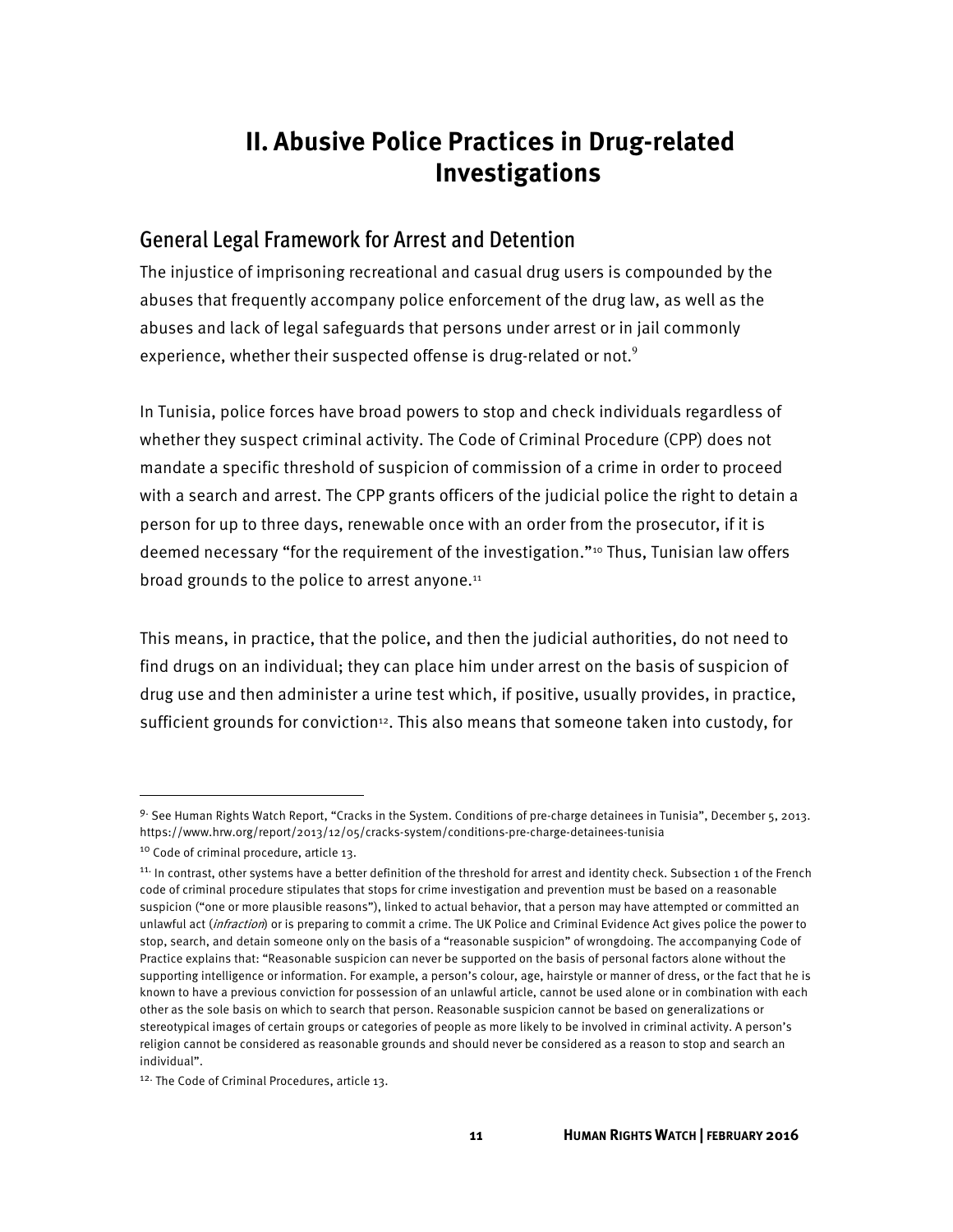example for an argument in a café or for any other reason, may be ordered to undergo a urine test.

This unfettered discretion to arrest is inconsistent with international standards on arrest. Tunisia is a party to the International Covenant on Civil and Political Rights (ICCPR), which prohibits arbitrary arrest or detention. The Principles and Guidelines on the Right to a Fair Trial and Legal Assistance in Africa also mandate that States must ensure that no one shall be subject to arbitrary arrest or detention, and that "arrest, detention or imprisonment shall only be carried out … pursuant to a warrant, on reasonable suspicion or for probable cause.13" The prohibition against arbitrary arrest or detention means that deprivation of liberty for criminal purposes, even if provided for by law, must be necessary and reasonable, predictable, and proportional to the reasons for arrest. In order for an arrest to be reasonable, the evidence at hand would have to satisfy an objective observer that there are reasonable grounds to believe that the suspect has committed a crime<sup>14</sup>.

Once persons are placed in a police jail, they have no right under the CPP to family visits or to a lawyer for the first six days they are in custody, including when the police is interrogating them. This makes suspects in detention especially vulnerable to mistreatment by law enforcement agents, especially to coercive measures to sign a statement, sometimes without even being permitted to read it. According to numerous persons who spent time in Tunisian jails and whom Human Rights Watch interviewed, police commonly use slaps, insults, beatings with a truncheon, and other forms of humiliation and mistreatments in order to coerce suspects to sign confessions. After six days, the police must present persons in their custody to a judge, who decides whether to release them or return them to custody.

The case of Adnène Meddeb and Amine Mabrouk, two members of the organizational committee for the Carthage Cinema festival (Journées Cinématographiques de Carthage, one of the most important film festivals in Africa), illustrates the lack of standards for arrest and how enforcement of Law 52 leads to abuse. According to their lawyer, the two

<sup>&</sup>lt;sup>13.</sup> Principles and Guidelines on the Right to a Fair Trial and Legal Assistance in Africa, adopted by the African Commission on Human and People's rights in 2003, http://www.achpr.org/instruments/principles-guidelines-right-fair-trial/ <sup>14.</sup> In his authoritative commentary on the ICCPR, Manfred Nowak included elements of injustice, unpredictability, unreasonableness, and non-proportionality in the meaning of arbitrariness. Manfred Nowak, UN Covenant on Civil and Political Rights: CCPR Commentary, (2nd rev. ed.). Kehl am Rhein: Engel, 2005 p.225.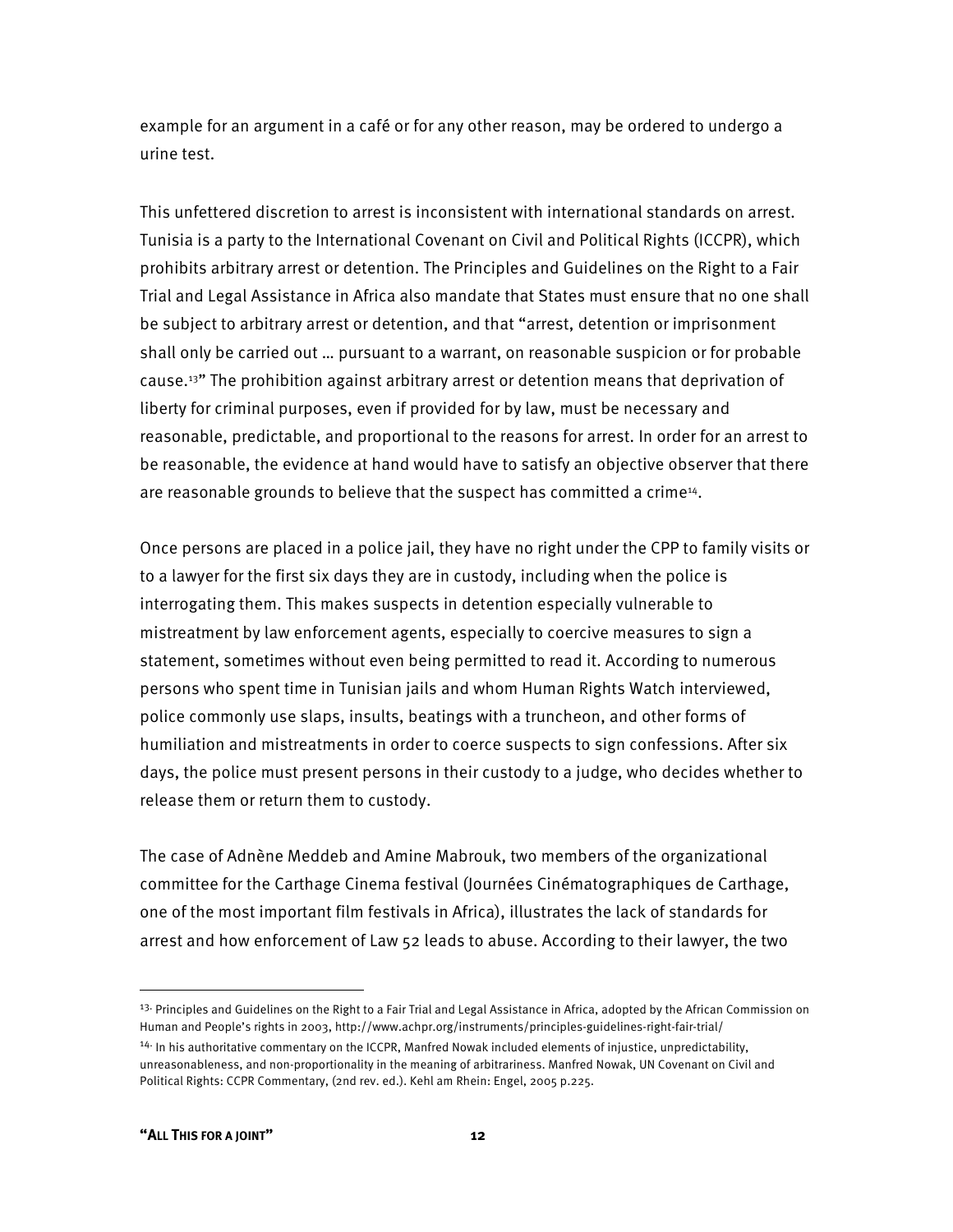men were returning home, on November 28, 2015, after attending the closing ceremony for the film festival.<sup>15</sup> The police report, which Human Rights Watch has reviewed, stated that the police arrested them shortly after the beginning of the nightly curfew, imposed in Tunisia following a deadly attack on a presidential guard vehicle, on November 24, 2015.16 The report states that the evidence the police found was a pack of cigarette rolling papers in the men's car. The two men refused to undergo the urine test. Despite the lack of evidence, the court sentenced them both to one year in prison.

Following this case, the spokesperson of the Ministry of Interior, was quoted in the website Nawaat, saying, "Any person can be arrested in order to get tested." He added, "Even rolling papers can be considered as evidence of guilt. A urine test can confirm or deny this guilt."17

#### Sweeping Arrests and Physical Abuse

Young people interviewed by Human Rights Watch who are living in economically disadvantaged areas said they were particularly frequent targets for such stops and searches for drugs. Various youths interviewed by Human Rights Watch said that the police frequently stopped them for no apparent reason, that gatherings of more than three people were likely to attract the suspicion of the police and trigger a search that would include inspecting their bags and pockets and patting them down. Discovery of drugs or drug related paraphernalia, including cigarette rolling papers, would likely result in arrest, followed by interrogation.

Most of the  $47$  interviewees described physical abuse, including beatings, and all of them complained of rude, insulting, and threatening behavior.

For example, Malek, a 19-year-old high school student at the time of his arrest on December 31, 2014, said police in a white van approached him and his friends when they were in their neighborhood in Douar Hicher in Tunis, at around midnight. They asked him to lean against the police car and after finding cannabis on him, placed him in handcuffs. He said one of the policemen punched him in the stomach until he fell and then kicked

<sup>&</sup>lt;sup>15.</sup> Human Rights Watch interview with Ghazi Mraber, lawyer, December 18, 2015, Tunis.

<sup>&</sup>lt;sup>16.</sup> Report of the Bardo Police, Dated November 29, on file with Human Rights Watch.

<sup>&</sup>lt;sup>17.</sup> Article Nawaat: « Sous couvre-feu : si vous n'êtes pas un terroriste, vous êtes un zatal », 04 Dec 2015,

http://nawaat.org/portail/2015/12/04/sous-couvre-feu-si-vous-netes-pas-un-terroriste-vous-etes-un-zatal/.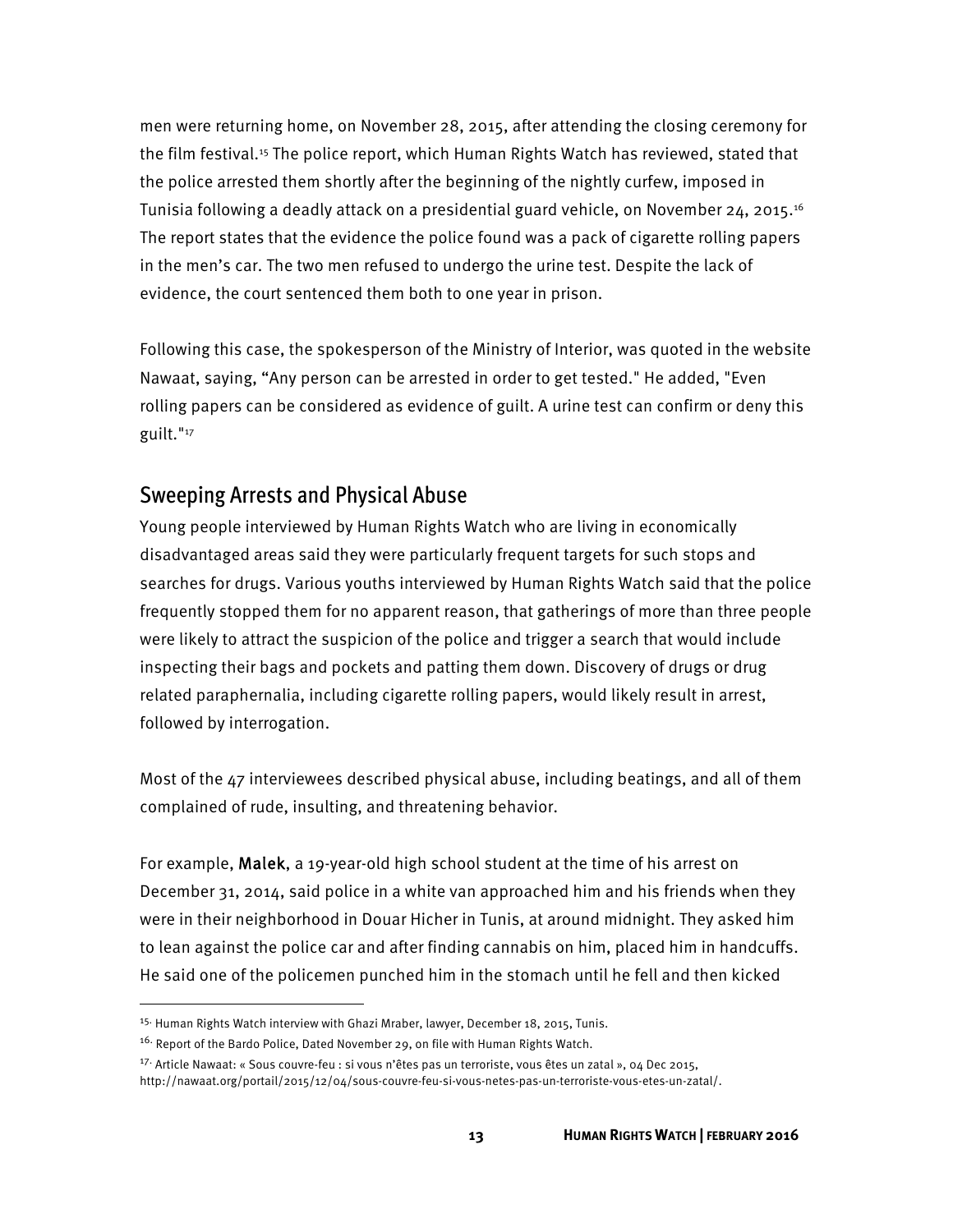him on his legs. They took him and his friends to the police station of Douar Hicher, where they beat him again.<sup>18</sup>

A. M., then 19 years old, left school to work in an aluminum factory. In March 2012 at midday, he met up with friends in his Hay el Khadra neighborhood in Tunis. They were smoking pot, he said, and he lingered, chatting with them. Three marked police vehicles pulled up and started searching them. Although they found no drugs on A.M., they still took him, together with his friends, to Hay el Khadra police station. He said they beat him to force him to confess that he had consumed drugs, slapping him on the face and kicking him on his legs. Then they presented him a statement to sign. When he asked them to read it they slapped him, he said, so he signed without reading.19

Jawhar, now 21 years old, works in a thrift shop in Zahrouni, a working-class neighborhood in Tunis. On February 10, 2014, at 10 p.m., he was with a friend smoking a joint in the courtyard of a high school in their neighborhood. Four plainclothes police officers confronted them and took them to Zahrouni police station. He said that in the police station one of the officers hit him with a baton on his legs. Then they took him upstairs to the judicial police, who wrote a statement that Jawhar signed without reading it because he was too afraid to ask, he said. He was later transferred to Bouchoucha jail. Two days later, the police took him back to the judicial police in Zahrouni for a urine test. When Jawhar tried to refuse, the officer took him to the toilet, filled a bucket with water and poured it on him, and threatened to put a pipe in his anus if he refused. Jawhar relented and underwent the test the same day in Charles Nicole hospital, with the same officer standing by him, he said.<sup>20</sup>

Samia Marsni, now 24 years old, audiovisual art student, was arrested on February 9, 2013, at 2 a.m., together with a male friend of her age. They were going back home from a bar when two uniformed policemen on a motorcycle stopped them on the Rue de Marseille in downtown Tunis. They asked them what they were doing and whether they were drunk. When one tried to search Samia, she resisted. She said he twisted her arm violently and forced her to kneel down while he handcuffed her. While searching her, the policeman found a small amount of cannabis. They took her and her friend to the police station called

<sup>&</sup>lt;sup>18.</sup> Human Rights Watch interview with Malek, Douar Hicher, Tunis, September 15, 2015.

<sup>&</sup>lt;sup>19.</sup> Human Rights Watch interview with A.M., Hay el Khadhra, Tunis, September 21, 2015.

<sup>20.</sup> Human Rights Watch interview with Jawhar, October 9, 2015.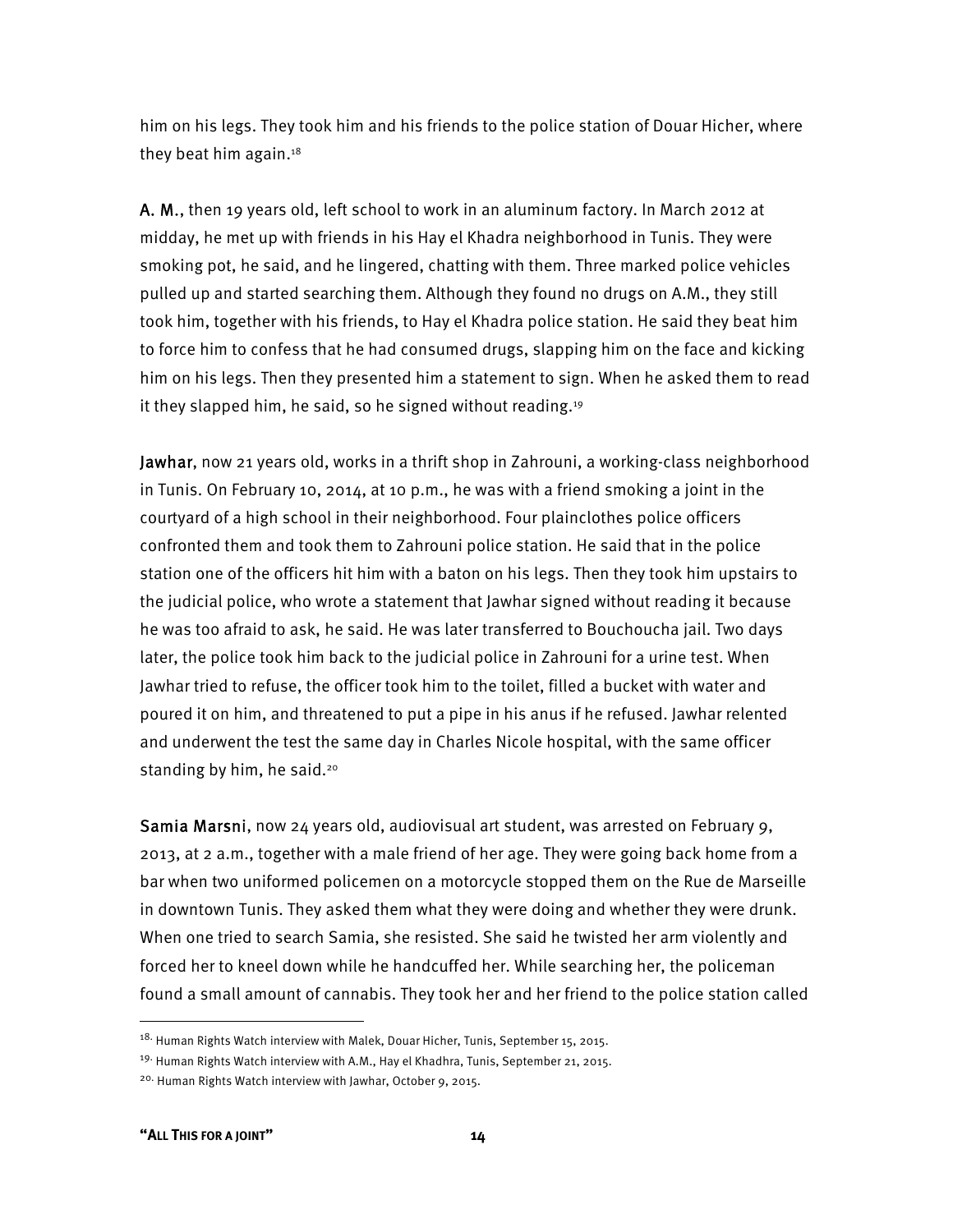the "Septième," in Tunis center. There, she said, policemen insulted them and one of them slapped her friend on the face. At  $4$  a.m., they took the two to Bouchoucha detention center, and the following day, to Bab Bhar police station.

They took my friend, handcuffed, somewhere. After half an hour, they took me to an office, underground. There I saw my friend sitting on a chair, still handcuffed behind his back, surrounded by policemen in plainclothes. He was barefoot, with the bottom of his trousers rolled up to his knees, and there was a puddle around his feet, as if they had poured water on them. I saw one of the policeman holding a belt and slapping him on his feet and his knees.<sup>21</sup>

Samia spent five months in prison for drug consumption before being released by a presidential pardon.

In at least one case, police seem to have made an arrest under Law 52 in the absence of any evidence of drug use and in reprisal for the suspect's unrelated, other activities. Policeman arrested Mourad Mehrezi, a cameraman, in August 2013 when he filmed someone throwing an egg at the minister of culture. Mehrezi told Human Rights Watch that policemen took him after three days of detention at the Charles Nicole hospital to do a urine test.<sup>22</sup> Mehrezi said he believed the urine test was ordered in reprisal for his refusal to sign the initial police statement accusing him of complicity with the egg-thrower. He said that the police lined up several detainees in the backyard of the hospital, insulted them, and told them to urinate in plastic cups. On September 5, Mourad Meherzi was released pending trial. On January 2015, the First Instance Tribunal acquitted him of the charges of conspiracy to assault a public servant and harming public morals. His urine test came back negative and he was never charged under the drug law.

Chiheb Jlassi, a 27 year-old student from Tunis, was arrested in February 2015 by two policemen during a routine identity check. He told Human Rights Watch that one of the policemen found on him nothing more than one cigarette rolling paper and told him, "We are placing you under arrest for drug possession. We will have you take a drug test." He

<sup>&</sup>lt;sup>21.</sup> Human Rights Watch interview with Samia Marsni, December 1, 2015, Tunis.

<sup>&</sup>lt;sup>22.</sup> Human Rights Watch Interview with Mourad Meherzi, September 13, 2013, Tunis. See Human Rights Watch press release on the case, September 2, 2013, http://www.hrw.org/news/2013/09/02/tunisia-drop-charges-against-cameraman.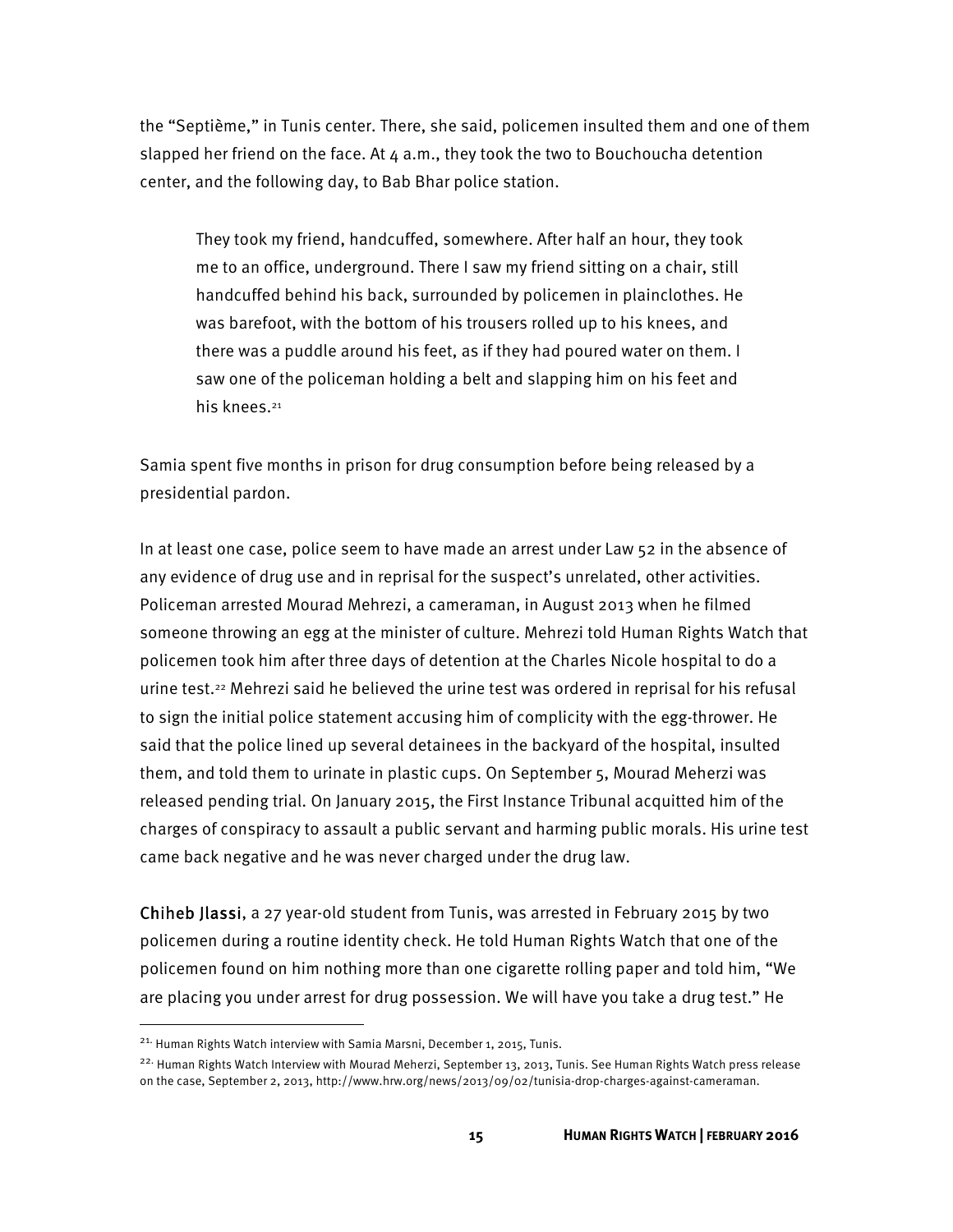said that they put him into a police car and started beating him on his head and face, and took him to a police station for interrogation. On the third day of detention, they took him for a drug test at Charles Nicole Hospital. He said he was too afraid to object. On February 17, the investigative judge of the First Instance tribunal released him without charge as his urine test was negative.

In the evening of November 19, 2015, about 15 policemen forced their way into the house, in Nabeul, 50 km from Tunis, of Ala Eddine Slim, a filmmaker, and his wife, Yosra Nafti, who was eight months pregnant. That day, the couple was hosting their friends, artists Fakhri Ghezal and Atef Maatallah.23 The anti-terrorism brigade had received a search warrant for Slim's house from the prosecutor of the first instance court in Nabeul. The prosecutor's authorization, which Human Rights Watch has reviewed, stated, "In order to monitor the movements of extremist militant groups in the region and to prevent terrorist attacks, and, pursuant to information received by the police that there are suspicious individuals with signs of religious extremism in a house in Al Wafa neighborhood in Nabeul, I authorize the search of the said house and the seizure of any material useful for the investigations."24 While the police discovered that the individuals were not terrorists, they did find pot in the house, and arrested the three men and woman under Law  $52.^{25}$  The three men spent six days in the Nabeul jail while the woman was released that same night.

On December 8, the first instance court in Nabeul sentenced the three artists to one year in prison for cannabis consumption. The appeals court in Nabeul acquitted them of the offense of drug possession and released them.

#### Mistreatment During Urine Tests

As the drug law prohibits both possession and consumption, police can arrest people, and even if they find no drugs on them, have them undergo urine tests to prove consumption.

<sup>&</sup>lt;sup>23.</sup> Fakhri El Ghezal is a photographer and filmmaker. He has just completed post production of his first feature film. His artistic work has been exhibited at the New Museum in New York, the Museum of European and Mediterranean Civilisations in Marseilles, and at the Beirut Art Center. Ala Eddine Slim is a director, screenwriter, editor and film producer. He is the managing director of Exit Productions. Ala Eddine Slim's movies represented Tunisia in several film festivals. He holds several awards including the International Grand Prix of the festival FIDMarseille in 2012. Atef Maatallah is a painter. His works have been acquired as part of the permanent collection of the Centre Pompidou in Paris.

<sup>&</sup>lt;sup>24.</sup> Search warrant signed by the prosecutor of the first instance court of Nabeul, November 19, 2015, on file with Human Rights Watch.

<sup>&</sup>lt;sup>25.</sup> Nabeul police investigation report, November 19, 2015, on file with Human Rights Watch.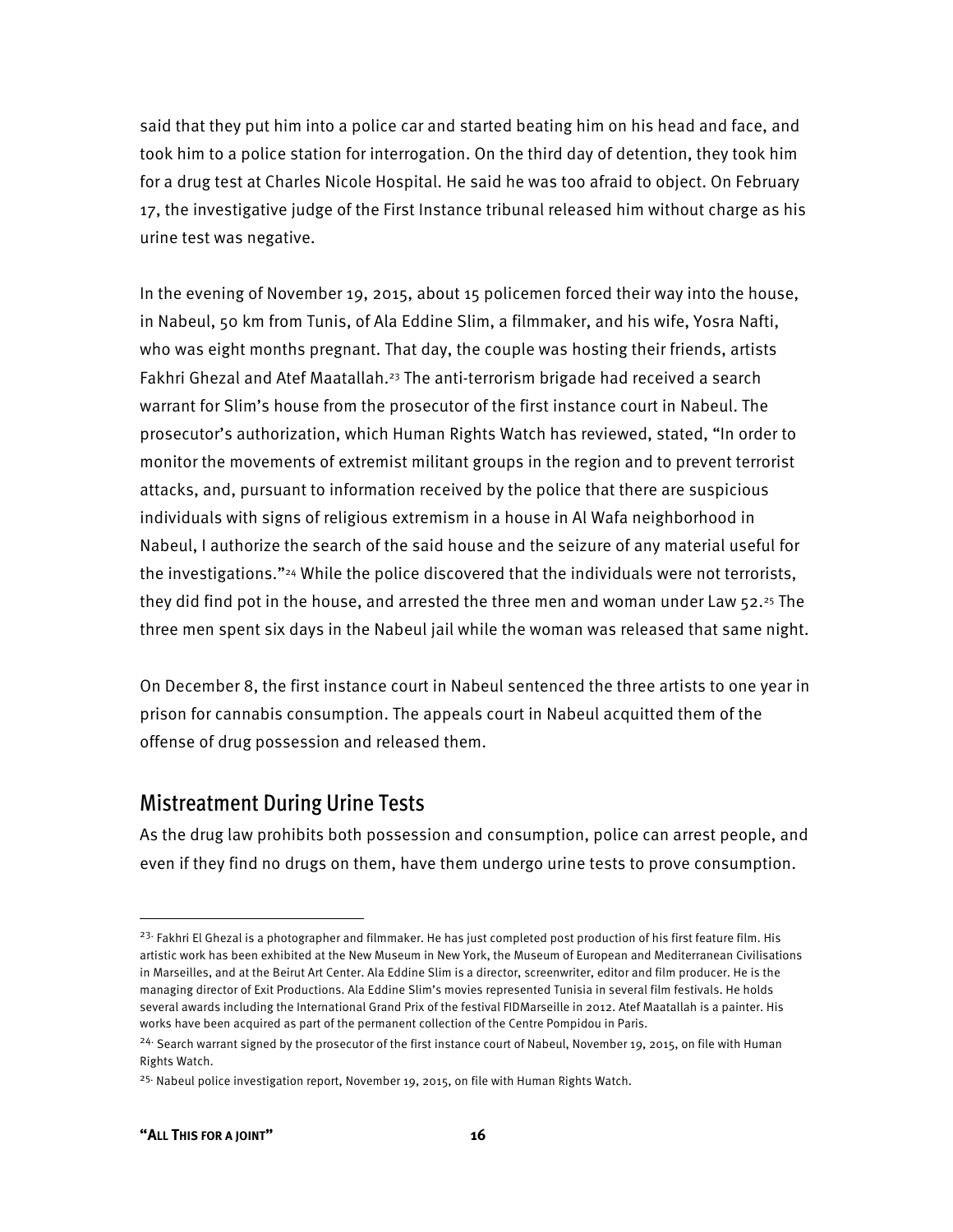According to Ghazi Mrabet, a Tunis-based lawyer who has represented many clients in drug cases, detainees feel compelled to submit to the tests even though the law does not require them to do so.26 Statements collected from former detainees in this report indicate that most of them accept to undergo the test, either because they lack information about their right to refuse it, or because the police use force or threaten to use force if they refuse, or create an intimidating atmosphere in which the detainee feels he has no choice but to submit. One person, interviewed by Human Rights Watch, said, "Of course we are all afraid of the police. If we don't do the urine test, they hit us." Another said that he felt he had no choice after enduring insults, slaps, and other humiliating treatment.<sup>27</sup> One interviewee said a policeman told him, "If you don't do it, I'll slap you until you faint."<sup>28</sup>

Moreover, when a detainee refuses to take the test, the practice and jurisprudence of the Tunisian judiciary is to consider this as an incriminating factor.<sup>29</sup> As mentioned above, Adnène Meddeb and Amine Mabrouk, for instance, were both sentenced to one year in prison for possession of drugs after they refused to undergo the urine test, even though the police found no drugs on them, only rolling paper. The judges in the first instance tribunal considered that their refusal to take the urine test was an incriminating evidence. They were acquitted during their appeal on the grounds of procedural flaws.

Law 52 does not explicitly mention urine testing. It only states that the judicial police officers are authorized to ensure the implementation of the law, in coordination with other competent authorities.

Law 54, of 2002, on medical testing, states that any human biological analysis must be performed under the supervision of a doctor or a biologist in authorized locations such as hospitals and other public health facilities. Failing a doctor or biologist, such exams can be performed by a technician under the supervision of a public health doctor.<sup>30</sup> This means that the urine tests should be performed by medical staff. However, most of the

<sup>&</sup>lt;sup>26.</sup> Human Rights Watch interview with Ghazi Mrabet, March 10, 2015, Tunis.

<sup>27.</sup> Human Rights Watch interview with Ahmed, March 15, 2015, Tunis.

<sup>28.</sup> Human Rights Watch interview with Iskander, March 15, 2015, Tunis.

<sup>29.</sup> Human Rights Watch interview with Ghazi Mrabet, March 14, 2015, Tunis.

 $30.$  Law 54, of lune 11, 2002, regulating medical analysis laboratories in Tunisia,

http://www.vertic.org/media/National%20Legislation/Tunisia/TN\_Loi\_Laboratoires\_Medicales.pdf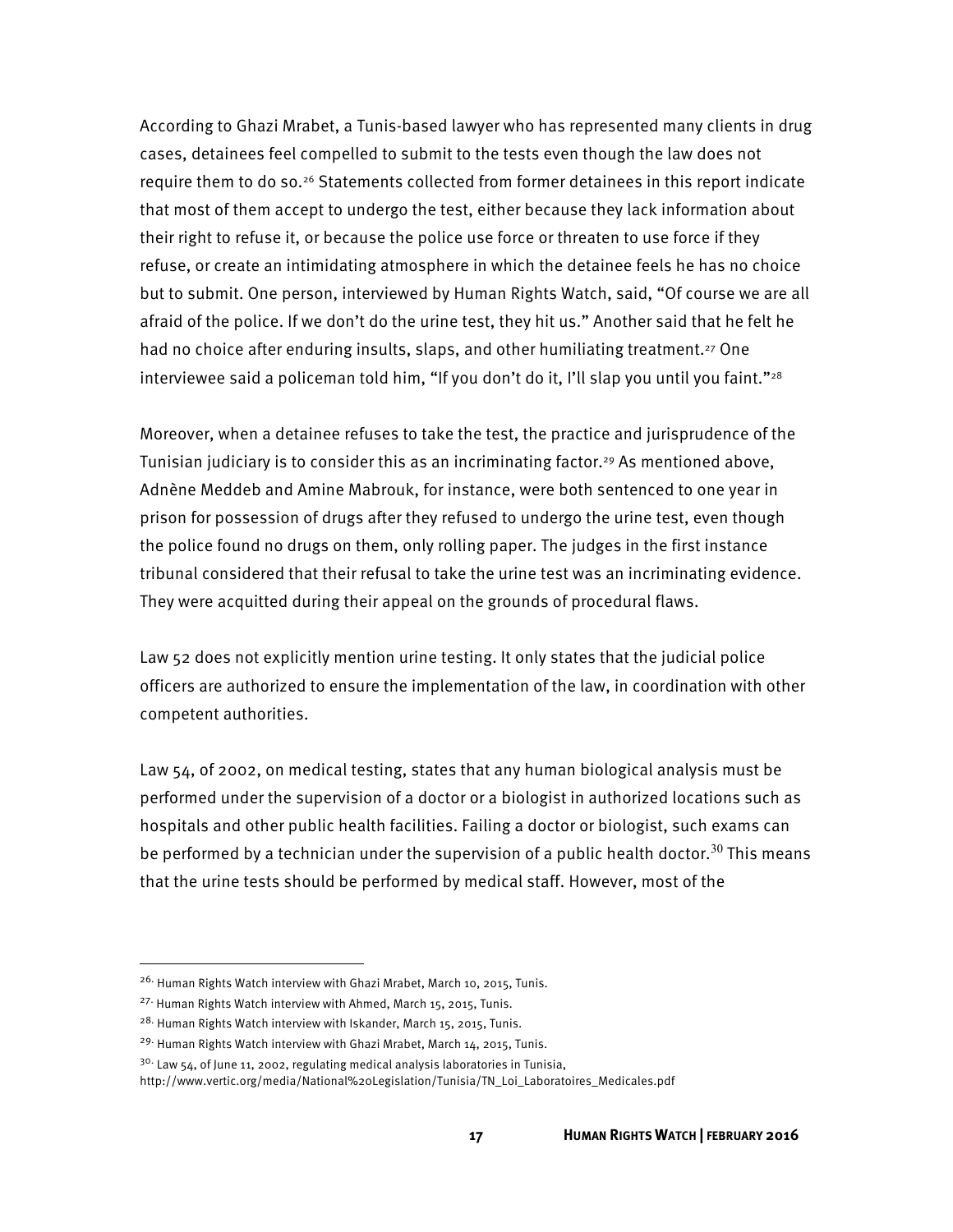interviewees for this report said that the police officers or agents were the ones supervising the collection of urine samples, and that no medical staff was present.

All of the 47 individuals interviewed by Human Rights Watch who said they had been arrested on suspicion of drug use said that they were taken for urine tests, some of them more than once during their period of pre-charge detention. Human Rights Watch reviewed twenty police reports from the investigation files in drug related cases. The reports show that the police, in these cases, ordered urine tests even after they found drugs on the person, and even after the person confessed to using drugs. In one case, where a Tunisian with a double nationality was found in possession of cannabis at airport border controls, the person confessed that he bought the cannabis in Holland and that he had smoked joints there. Despite his confession and possession of drugs, he was subjected to a urine test.31

A. M., a 30-year-old rapper, said that on February 8, 2013, at 1 a.m., he was going back home with his girlfriend to their flat in Avenue de Paris in downtown Tunis. When they arrived to the building, he said that two policemen on a motorcycle approached them and asked them for their papers. When the police noticed that they had drunk alcohol, they took them to the police station of Bab Bhar, where they searched him and found a joint. He said that they slapped him on his face, punched him in his stomach and then put handcuffs on him and took him, around 3 a.m., to the Bouchoucha jail in Tunis, where he stayed six days in pre-charge detention. On the third day of detention he was taken to do a urine test, which came back positive. He was sentenced to one year and spent eight months in prison before being released by a presidential pardon.<sup>32</sup>

F.B, now 21 years old, unemployed, said that police arrested him on May 6, 2014 when he was riding his motorcycle with a friend, in Kasserine. When the police asked them to stop they did not obey because the papers for the motorcycle were not valid. The police chased and eventually stopped them. Upon searching the two, the police found a joint in the pocket of his friend. They handcuffed him and started slapping him on the face, then took both of them to the central police station in Kasserine, F.B. said. During the fourth day of their detention, the police took them for a urine test at the Kasserine hospital. He said that

<sup>&</sup>lt;sup>31.</sup> Case M.A., arrested on November 19, 2015, documents on file with Human Rights Watch.

<sup>32.</sup> Human Rights Watch interview with A.M., Tunis, September 4, 2015.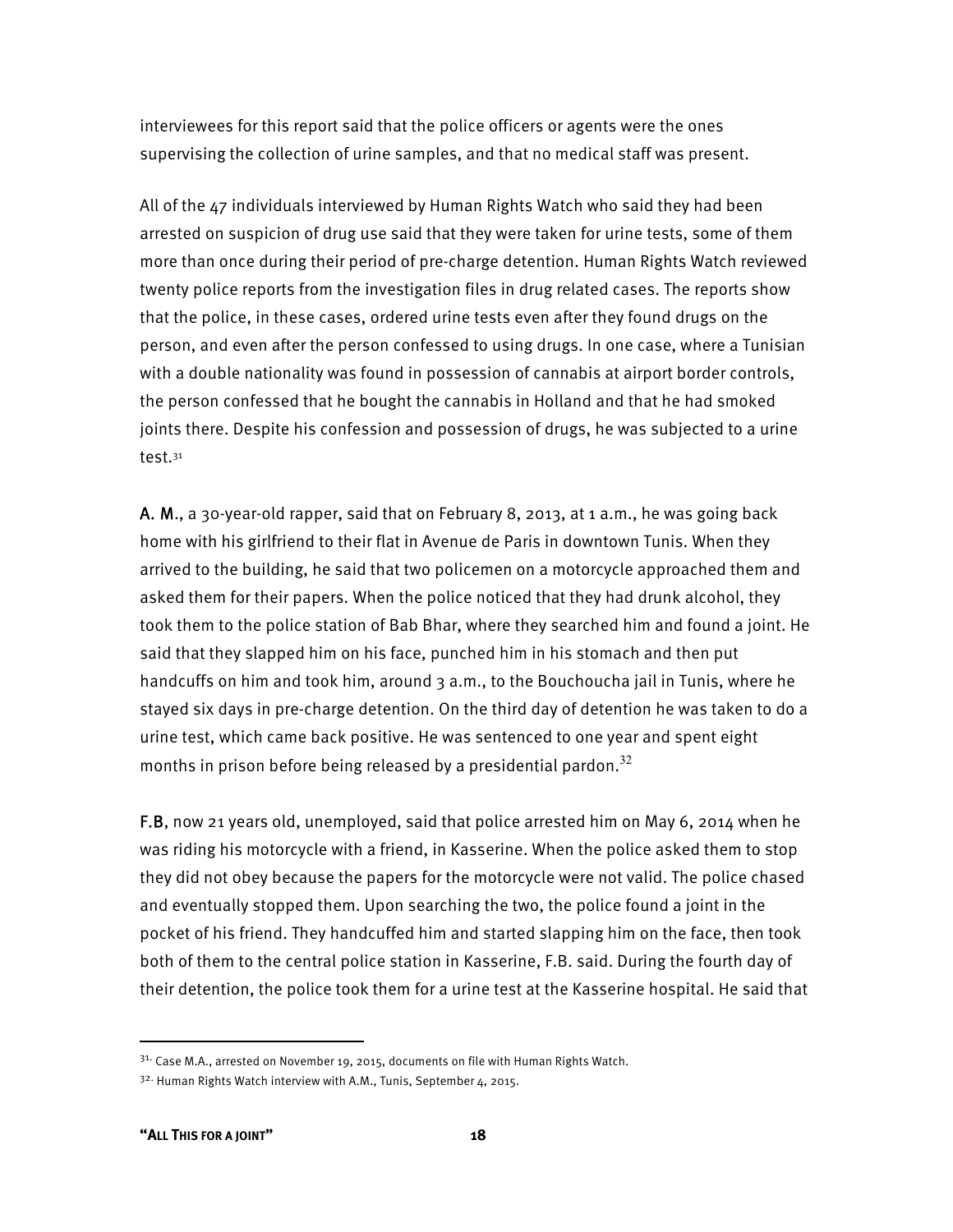two policemen stood by him. When at first he couldn't urinate, one of them beat him with a rubber tube on his head.33 His urine test came back positive, and he was sentenced to a one-year term. He spent eight months and ten days in prison in Kasserine before being released by a presidential pardon.

A.J, now 23 years old, currently unemployed, said that he was arrested in August 2013 in Kasserine. He was studying design in Nabeul and had come back to Kasserine on holiday. He said that at midday, he went out in the neighborhood of Hay Zouhour to buy cigarettes and was coming back home when the police stopped him to check his papers. They found a half-smoked joint when they searched him and took him to the central police station in Kasserine. He spent five days in police custody. He said that when they took him to do a urine test at the Kasserine hospital, there were three policemen surrounding him. When he had difficulty urinating, they poured cold water on his head. The test result was positive and he was sentenced to one year in jail. He spent eight months and 24 days in Kasserine prison before a presidential pardon freed him.34

Hamza, now 22 years, worked as an entertainment guide in a hotel resort in Jerba. In August 2013, he returned home to Tunis. On the afternoon of August 30, he went with a friend to a café in Hay Khadra. Police in plainclothes arrived, searching for his friend. The police searched Hamza but found nothing, he said. But they took him to the police station, and wrote a report in which they said they suspected him of drug use. They took him to Bouchoucha, and the following day they did a urine analysis that gave a positive result. He was sentenced to one year in prison and a fine of 1,000 dinars  $(486 \text{ US}$ \$).<sup>35</sup>

#### Arbitrary Home Searches

 $\overline{a}$ 

Article 29 of the Constitution states that "no person may be arrested or detained unless apprehended during the commission of a crime or on the basis of a judicial order." Law 52 states that judicial police require "the written authorization of the public prosecutor" before entering into private homes where there might be narcotics for consumption, production, movement or smuggling, except in cases of flagrante delicto.

<sup>33.</sup> Human Rights Watch interview with F.B., October 17, 2015, Kasserine.

<sup>34.</sup> Human Rights Watch interview with A.J., October 17, 2015, Kasserine.

<sup>35.</sup> Human Rights Watch interview with Hamza, September 21, 2015.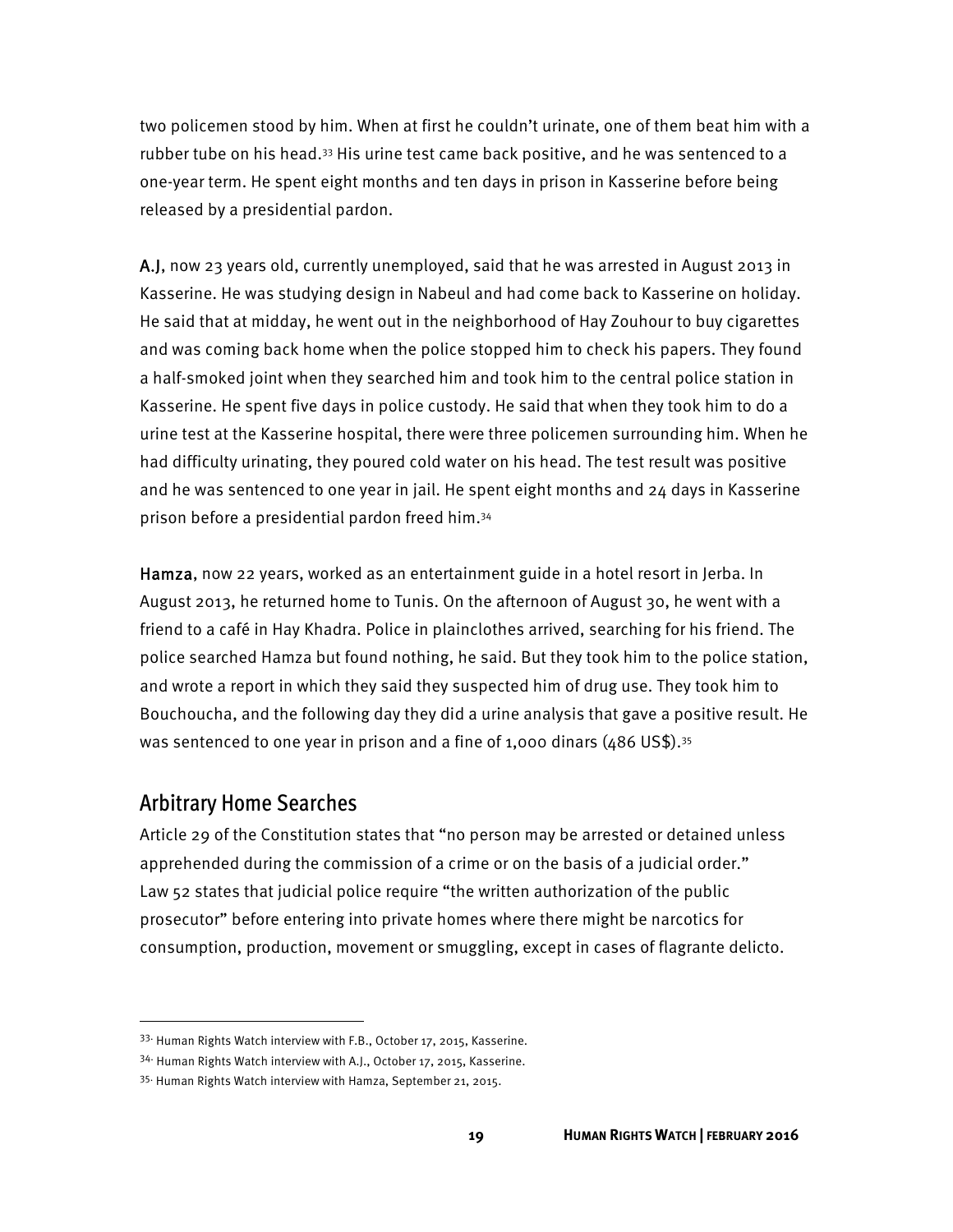Article 33 of the Code of Criminal Procedure defines flagrante delicto as being one of the following cases:

- The offense is taking place or has just taken place;
- When the accused is in hot pursuit, or is found in possession of objects or shows signs or evidence suggesting guilt, provided it is at a time very close to the action;
- An offense is taking place within a residence and the owner or occupier requests a judicial police officer to conduct the arrest of the offender.

In several cases documented by Human Rights Watch, the police seems to have interpreted the flagrante delicto exception very broadly, allowing them to enter homes and search them without a judicial warrant.

In the 20 court files reviewed by Human Rights Watch, only two note that the search of houses for the purpose of finding drugs was done pursuant to a judicial warrant.

Several people told Human Rights Watch that when conducting searches in their homes, police forces did not show a search warrant. For example, on September 21, 2013 at  $\mu$  a.m., police broke into the Tunis house of Nejib Abidi, a filmmaker, and arrested him together with seven friends, on suspicion of drug consumption. Abidi told Human Rights Watch that the police did not show any search warrant when they entered and rounded them up, and did not tell them the reasons for their arrest. The police seized footage he was preparing for a documentary film about migrants in Tunisia, Abidi said. They detained all eight men and women at the Bouchoucha detention center in Tunis. The Tunis Court of First Instance sentenced four of them to one year in prison for drug consumption on September 28, 2013, and acquitted the rest (including Abidi, whose urine test was negative).

S.B, 32, a waiter in a café in Hay Tadhamoun in Tunis, was arrested on February 12, 2013, at his house. He said that around 2 a.m. the anti-crime brigade of the police knocked loudly at his door. When his mother opened it, the police burst in and began searching the house. They refused to say what they were looking for and showed no search warrant. He said that they didn't find anything, but decided nevertheless to arrest him and his brother. They took them in a white Kia car with "Police" written on the side. S.B. said: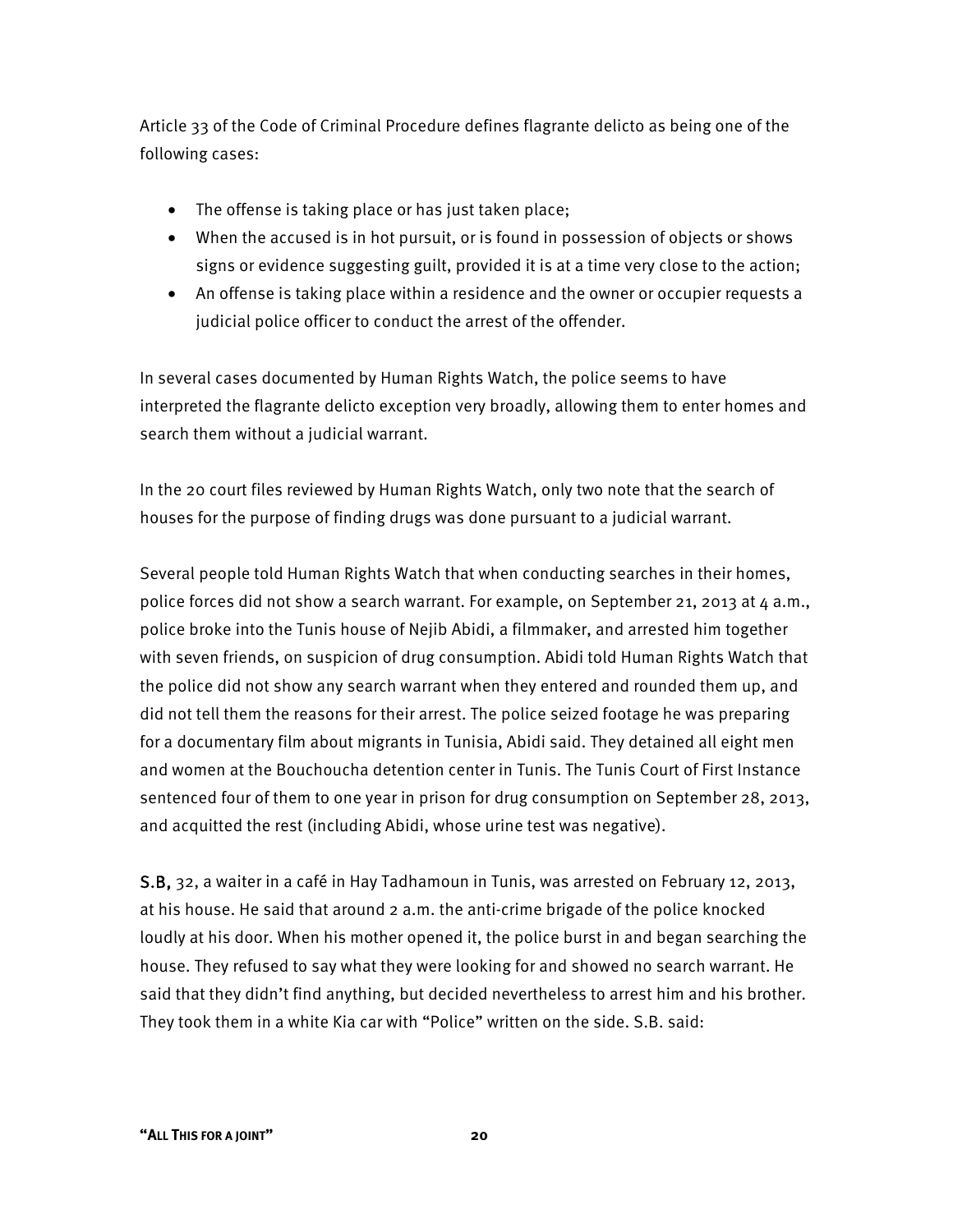On our way to the police station, we were asking 'what did we do? Why are you arresting us?' No answer. When they found nothing to blame us for, they decided to give us a urine analysis.

S.B. said that his test came out positive. The First Instance tribunal in Tunis sentenced him to one year in prison, on March 10. He spent six months in prison before being released by a presidential pardon.

#### Exposure to Crimes and to Dire Prison Conditions

The law permits the police to hold a person suspected of committing a crime, including drug use or possession, in pre-charge detention for up to six days, time that is usually spent in police jails. During this period, detainees have no right to a lawyer and most face harsh conditions. During research conducted in 2013, Human Rights Watch found that in most situations detainees had insufficient food, limited access to water and soap, no showers, dirty and insufficient blankets, and dark, crowded, dirty cells. Some of the old buildings had problems with their sanitary systems, causing sewage to back up.<sup>36</sup>

After six days of custody, the police must present the suspect to an investigative judge or release him. If the judge orders him held, the person is transferred to a prison for pretrial detention and, if convicted, to serve his sentence.

Tunisia's Law on Prisons provides for three categories of prisons: "detention prisons" reserved for persons in preventive detention; "judgment prisons" for inmates who the courts have sentenced to prison terms; and the "semi-open prisons," lower-security facilities that house detainees sentenced for minor offenses.37 Article 6 of the same law mandates prison authorities to classify, upon admission, detainees on the basis of gender, age, nature of the offense and the penal situation according to whether the inmate is a first offender or repeat offender. In practice, however, the only differentiation that seems to be applied regularly is the separation between males and females and between juveniles and adults. The UN High Commissioner for Human Rights' report on Tunisian prisons, issued in April 2014, stated that prison authorities did not group inmates on the basis of types of offense, gravity of the crime, or their judicial status. They found prisoners for serious

<sup>&</sup>lt;sup>36.</sup> See report "Cracks in the System. Situation of Pre-Charge Detainees in Tunisia", December 5, 2013, https://www.hrw.org/report/2013/12/05/cracks-system/conditions-pre-charge-detainees-tunisia

 $37$ · Law n° 2001-52 of 14 may 2001, on prison regulations, http://www.legislation-securite.tn/fr/node/27953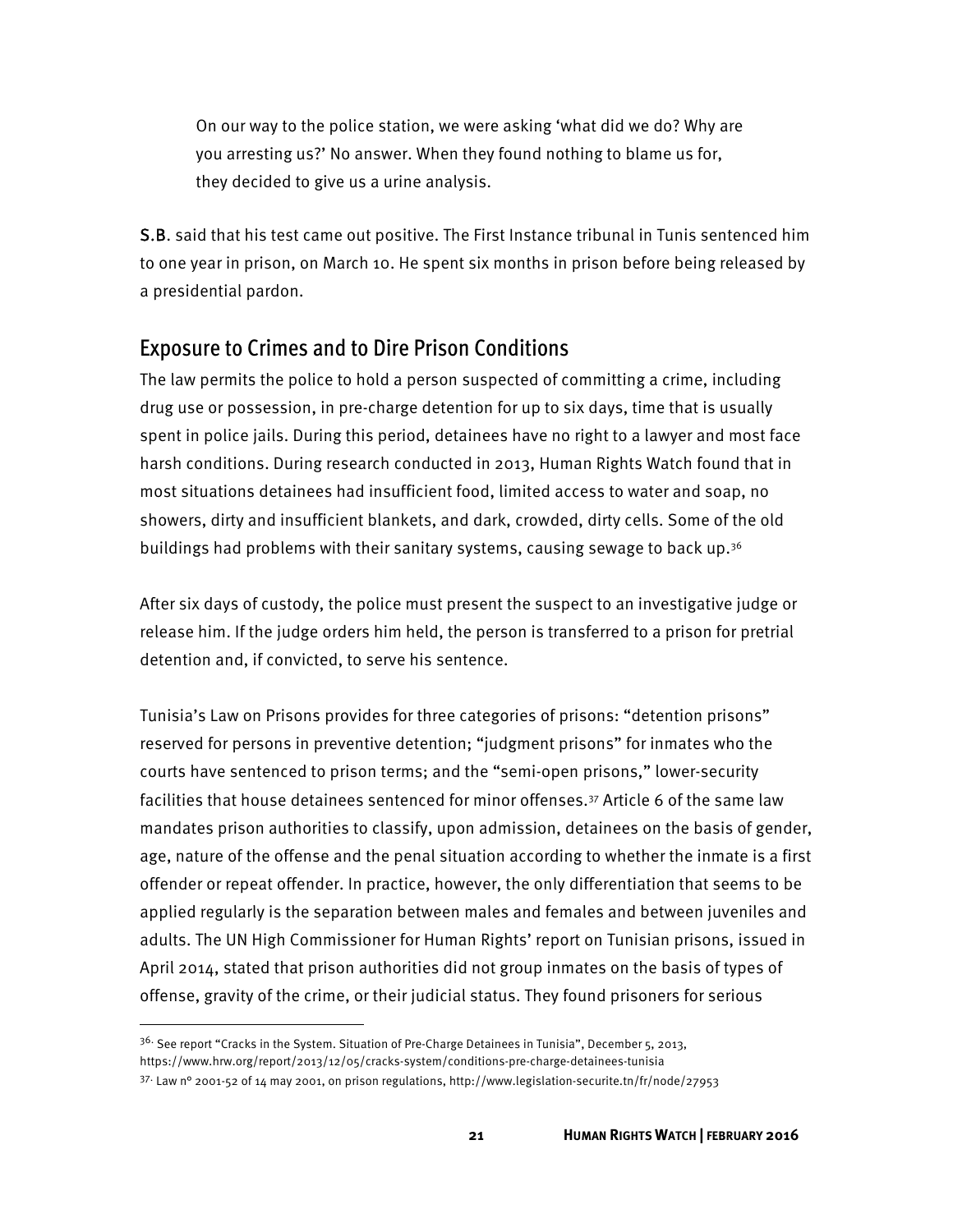crimes such as murder and rape sharing cells with those detained for lesser offenses, including for drug use and possession. The same report concluded that, generally, due to overcrowding, inmates often must sleep on the beds in shifts or sleep two or three on the same bed. It also stated that several slept on the ground because they had no bed. The shortage of bedding creates friction among prisoners and facilitates the spread of skin diseases.38

Forty of the interviewees described in similar terms their experience in several Tunisian prisons, mainly the biggest one, Mornaguia, outside Tunis, and the Kasserine prison. All said that they were assigned to cells that housed all kinds of offenders, including convicted murderers, drug-traffickers and terrorists.

Malek, for instance, spent four months in Mornaguia prison before being released in April 2015. Malek described his ordeal in prison. He said that in the beginning, he was obliged to sleep on what is commonly called "The Highway" (*l'autoroute*), the inmates' term for the corridor between the beds. He said that his 50 square meter cell was home to around 100 inmates. He also said that drugs, especially *zatla*, were available, though more expensive than outside. He also said that his cellmates included convicted terrorists and murderers. While he was in prison, he was punished with solitary confinement for 10 days, because he got into a fight with another prisoner. They put him in a siloun, the inmates' term for a small underground cell that held up to nine people.39

Hamza, who was arrested before he was 18 years old, was first detained in a juvenile prison where he spent two months. He was later transferred to the Mornaguia prison, where he was put in a cell with all sorts of offenders, including convicted drug dealers and murderers.40

A.J, was sentenced to one year in prison when he was 20 years old. He spent eight months and 24 days in prison in Kasserine. He said that he found himself in a cell full of all sorts of criminals.

<sup>&</sup>lt;sup>38.</sup> Office of the United Nations High Commissioner for Human Rights, Report "Prisons in Tunisia: International Standards versus Reality," April 2014, http://www.ohchr.org/Documents/Countries/TN/rapport\_prison\_inTunisia.pdf

<sup>39.</sup> Human Rights Watch interview with Malek, Douar Hicher, Tunis, September 15, 2015.

<sup>40.</sup> Human Rights Watch interview with Hamza, Tunis, September 21, 2015.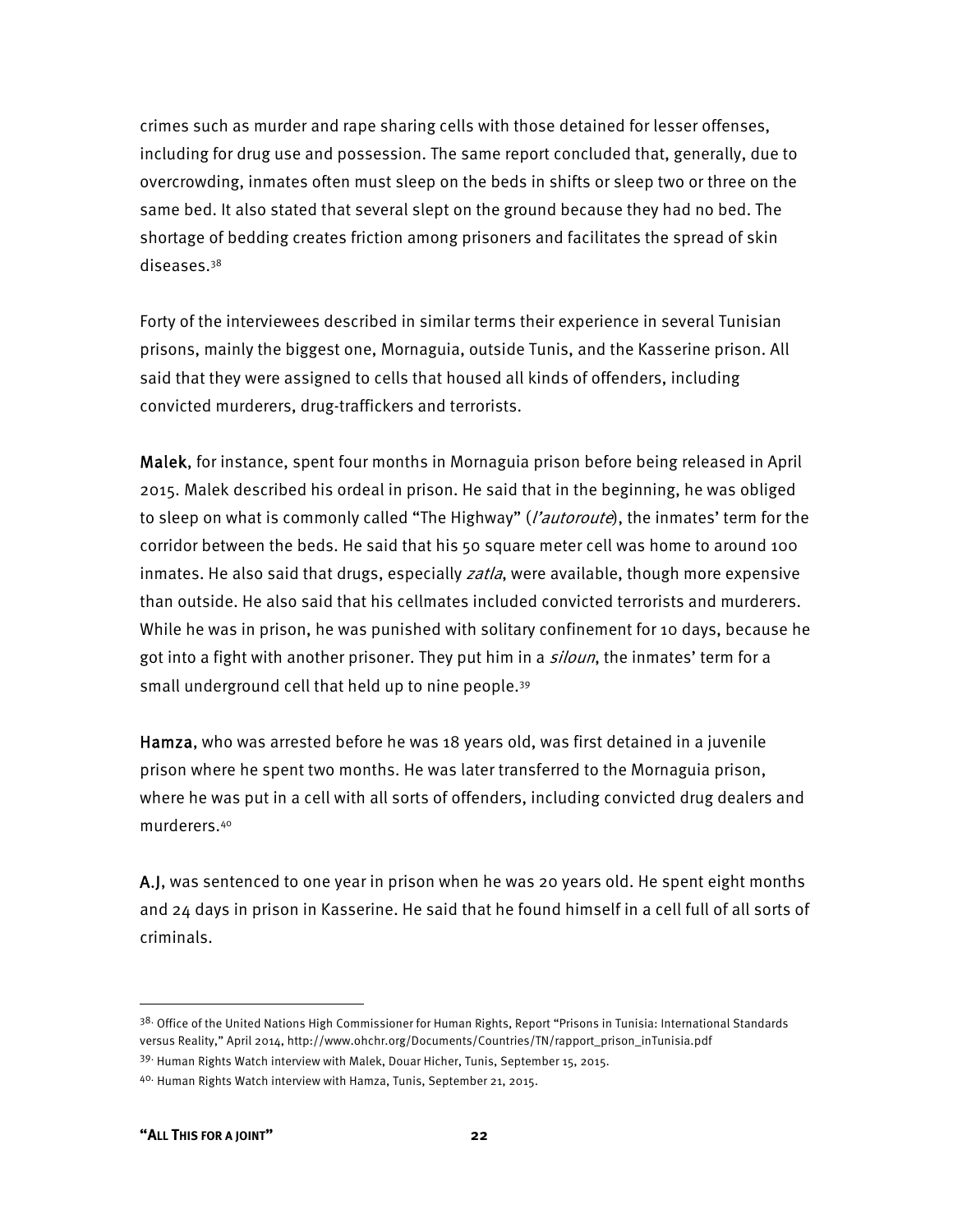There were people who committed murder, one of them was in prison for more than 33 years. Others were prosecuted for theft and many were there for zatla. It's as if it was all the same: whether you kill, you steal, or you smoke a joint, your life will be destroyed.41

He described the mattresses as being filthy, the cell overcrowded, with more than 50 people in a very small space. He said there were different categories of beds: the most fortunate would sleep in two on the lower or middle level of bunkbeds, the less fortunate would sleep on the upper level. Others were sleeping on "the highway," the corridor where prisoners come and go.

#### A Broken Life After Prison

Most of those interviewed by Human Rights Watch, whose ages varied between 17 and 30 years old, said that their time in prison significantly disrupted their lives. Some were students at the time of the detention, and lost one year of education. Others had jobs that they lost after going to prison. All of those interviewed said that it became almost impossible to find a new job, as employers asked to see their judicial record and rejected or dismissed them upon learning of their prison stints. Many of those interviewed come from marginalized neighborhoods, where jobs are scarce even for persons with no criminal record.

S.T, 28 years old now, who spent five months in prison in September 2014 in Kasserine, said that after his time in prison he felt "broken." "When I got out," he said, "people would look at me as a criminal. Someone who spent time in prison is always a criminal. $42^{\circ}$ 

Several interviewees said that after they are released from prison, the police continue to harass them, holding them frequently for hours without any basis. Once they are known to the police as people who use drugs, they are regularly arrested and searched. For example, Hamza, who spent eight months in prison in 2013 for drug consumption, said that after his release, the same policemen who carried out his initial arrest continued to haul him to the police station where they made him wait for hours before releasing him without charge.43

<sup>41.</sup> Human Rights Watch interview with A.J., October 17, 2015, Kasserine.

<sup>42.</sup> Human Rights Watch interviews with S.T, October 17, 2015, Kasserine.

<sup>43.</sup> Human Rights Watch interview with Hamza, Tunis, September 21, 2015.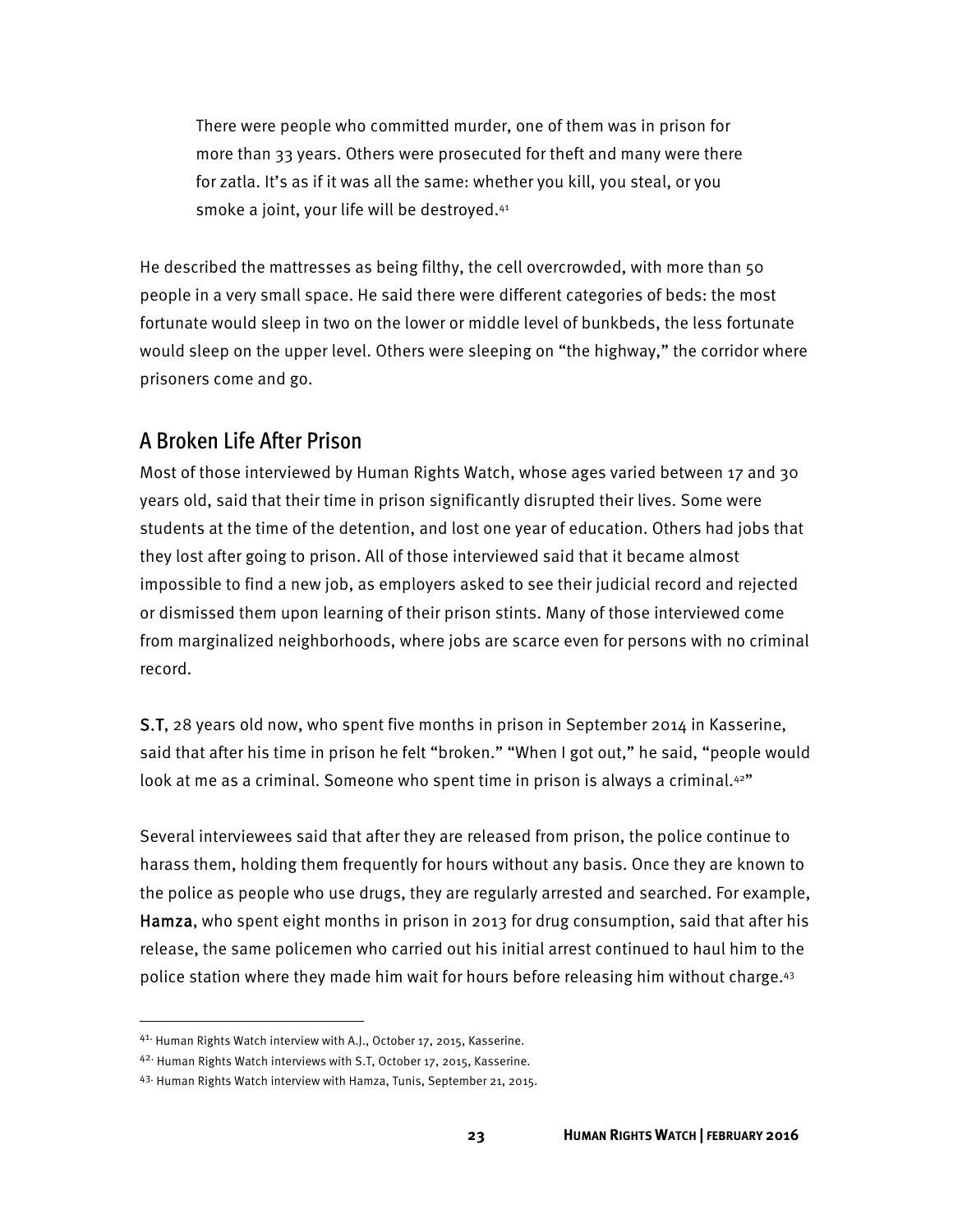Yahya, now 22 years old, was arrested in March 2013 during a routine police check. He was in his neighborhood of Hay el Khadhra in Tunis, at 6 p.m., returning home from high school, where he was in his final year. When the police searched him they found rolling paper in his pocket and took him to the Hay Tadhamoun police station. He spent five days in police custody. After his urine test came back positive, a court convicted Yahya and sentenced him to one year. He spent six months in prison. He said that after his release, police continued to stop him for no apparent reason. He described how, in October 2014, he was with his girlfriend, walking in Hay el Khadhra, when a white police car approached them. Four uniformed policemen came out. Yahya said that they told him, "We know you, you are a criminal, a junkie (zattal)." They started doing body search, even touching his genitals. After that, they took him to the police station in Hay el Khadhra, kept him there for several hours before releasing him.

For example, Malek said that after he was released from prison, he felt discouraged from going back to school as he missed his baccalaureate. He missed his mother's funeral when he was in prison and was not allowed to attend it. His efforts to find a job were hampered by his criminal record. Malek said he became a drug dealer after he was released from prison.

When they imprisoned me I was merely a consumer. Now I am a dealer, I don't have a choice. All other options are closed for me.44

<sup>44.</sup> Human Rights Watch interview with Malek, Douar Hicher, Tunis, September 15, 2015.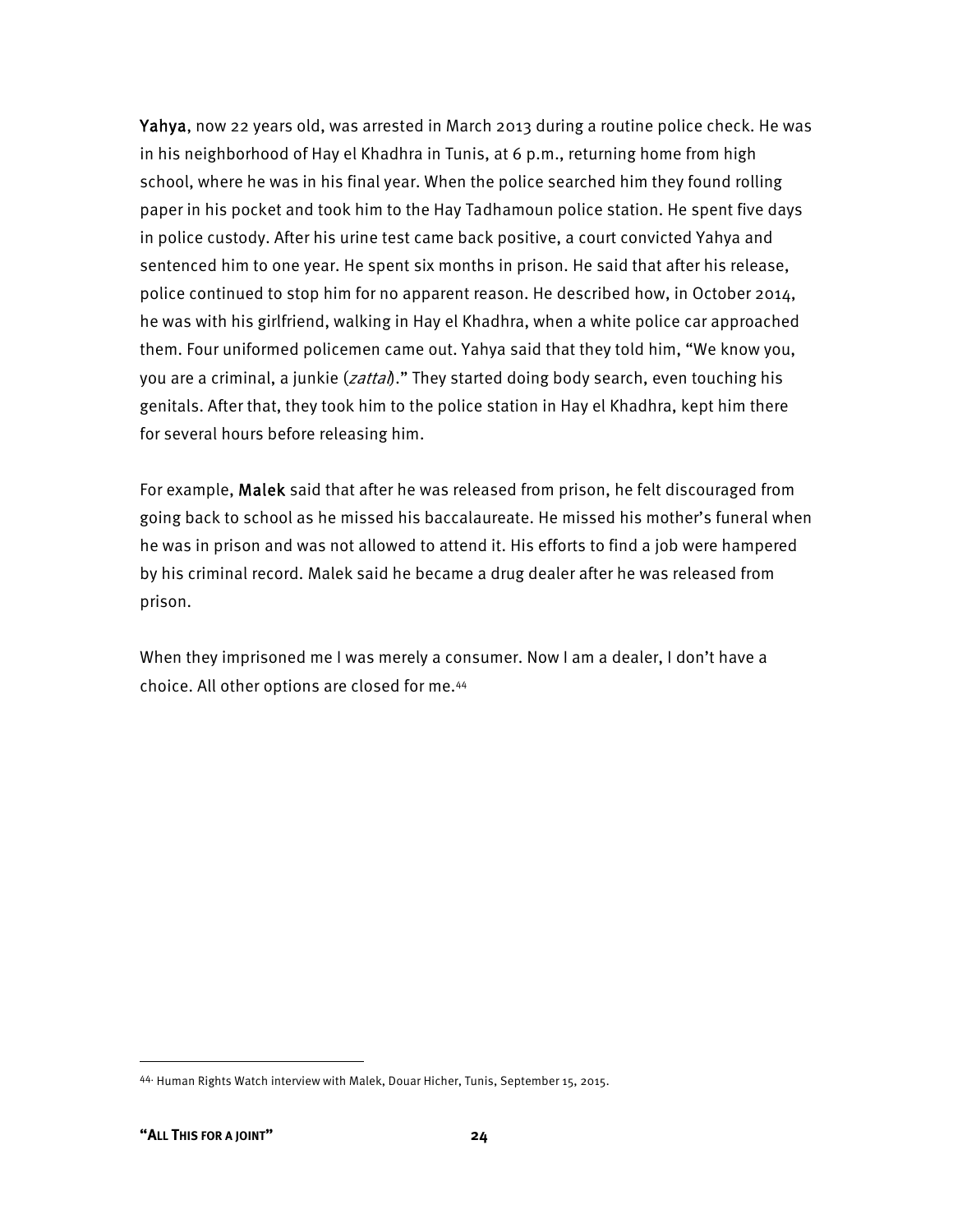### **II. The Draft Law: Insufficient Steps to Curb Abuses**

On December 30, the government adopted a new draft revision of Law  $52.45$  The bill maintains the criminalization of drug use and possession provides for fines of up to 5,000 dinars (\$US2,430) for first-time and second time offenders, and reduces the maximum penalty to one year in prison for repeat offenders.<sup>46</sup> The draft law restores to the judge the discretion to consider mitigating circumstances and impose a milder sentence, including non-custodial ones such as performing community service.

The new bill expands considerably the healthcare provisions contained in the current law. It creates a Health Care Council for Drug Users that will be linked to the Ministry of Health, with regional committees in charge of deciding on treatment and health care for drug users. The law states that the Health Care Council and regional committee's membership will be specified by governmental decree. In case a person decides to voluntarily denounce him or herself to the authorities as a drug user and chooses to undergo medical treatment at one of the public health centers, then this person is exempt from prosecution. In case a person is facing prosecution or has been sentenced for drug use for the first time, the law allows the public prosecutor, the investigation judge, or the court to refer the user, with his or her consent, to treatment or medical supervision in a public center. The law provides for the suspension of the prosecution or the sentence so long as the user completes his treatment and is not charged again with drug use. If the user drops out of his treatment, prosecution resumes. The bill states that a person will face no charges for drug use if the person willingly reports – before the offense is discovered by the police – his or her deeds to the Regional Committee and commits to undergo medical treatment. The draft law does not envisage any compulsory medical treatment for people who use drugs.

Tunisia's penal code on alternative sentences states that judges, when imposing a sentence of imprisonment for one year or less, can convert the sentence to a period of unpaid community work for a period not to exceed 600 hours, based on the formula of two hours' work for each day of the original prison sentence. Because the bill would reduce the

<sup>45&</sup>lt;sup>.</sup> Loi 52 : polémique sur une réforme décidée à huis-clos. Retour sur quelques détails du nouveau projet de loi. May 29, 2015, http://nawaat.org/portail/2015/05/29/loi-52-polemique-sur-une-reforme-decidee-a-huis-clos-retour-sur-quelquesdetails-du-nouveau-projet-de-loi/.

 $46.$  Draft law on the prevention of narcotics, the rehabilitation of consumers and repression of illicit traffic, article 23, http://www.legislation-securite.tn/ar/node/36886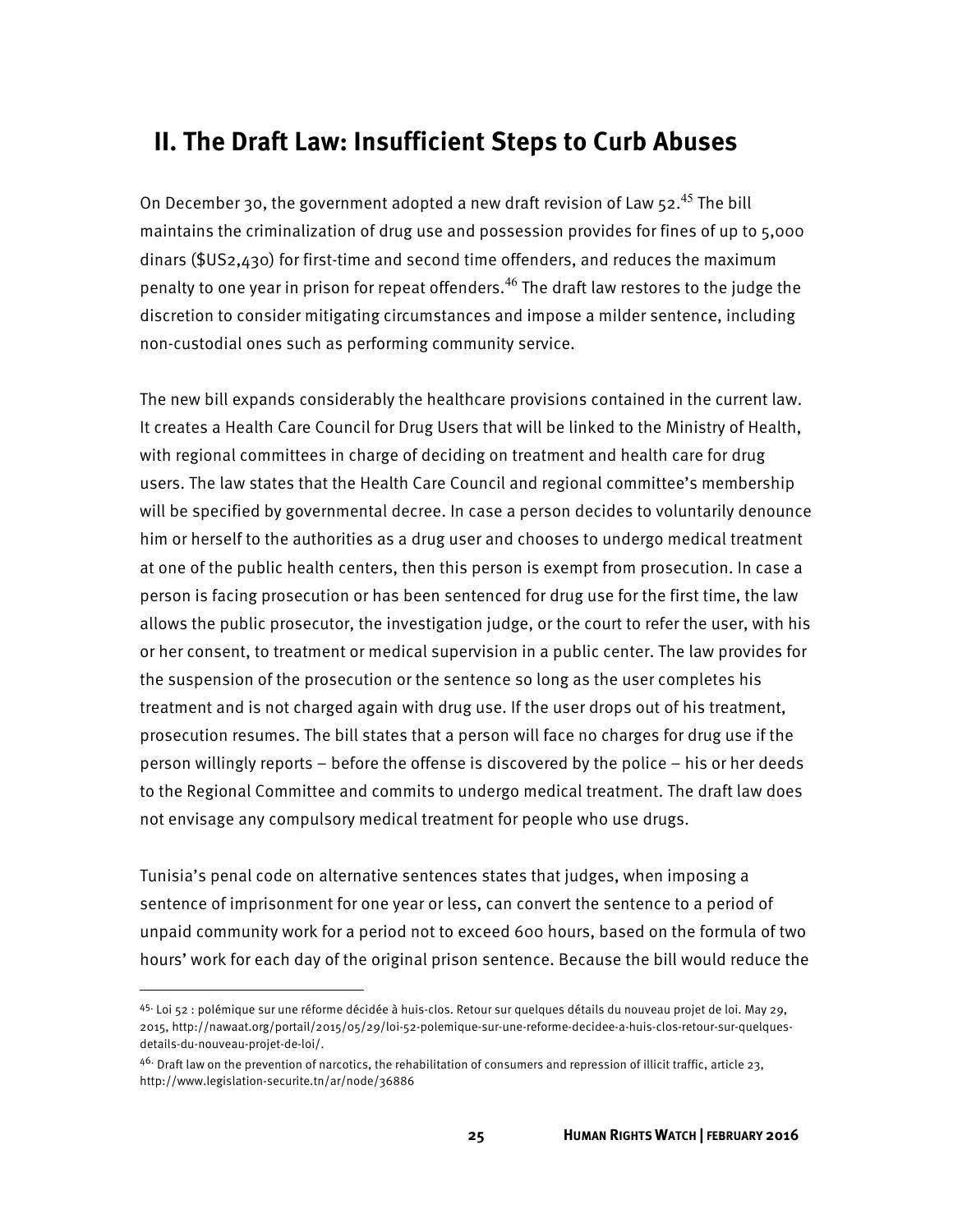punishments for repeat offenders to one year in prison and eliminate mandatory terms, judges would have the option to impose alternative sentences like this one.

The draft law has clear provisions regulating urine tests, which did not figure in the previous law. It states that "no one can be required to undergo a biological urine test, unless he or she is caught in flagrante delicto.<sup>47</sup>" If caught in flagrante delicto, a person who refuses to undergo the test can be sentenced to up to one year in prison and up to 5,000 dinars (US\$2,430) fines. The draft law states that the test can be carried out only on the order of the prosecutor and performed only by a doctor or medical assistant working in a public hospital, in the presence of the officer of the judicial police.<sup>48</sup> The doctor or medical assistant, the officer of the judicial police and the alleged offender are all required to sign the report of the urine exam. The draft law criminalizes an attempt by any person to substitute a person's urine sample with that of another person, providing a prison term of five to ten years.

The draft law also tightly restricts the ability of the police to conduct home searches when looking for drugs. Article 49 of the draft law states that police officers can enter homes for search and seizure only if they have written authorization from the prosecutor or from the investigative judge. This contrasts with Law 52, which allows for a warrantless search in flagrante delicto cases. As noted above, the police have used this exception to enter homes, sometimes using force, without search warrants.

 $47$ · Draft law on the prevention of narcotics, the rehabilitation of consumers and repression of illicit traffic, article 26, http://www.legislation-securite.tn/ar/node/36886

 $48.$  Draft law on the prevention of narcotics, the rehabilitation of consumers and repression of illicit traffic, article 48, http://www.legislation-securite.tn/ar/node/36886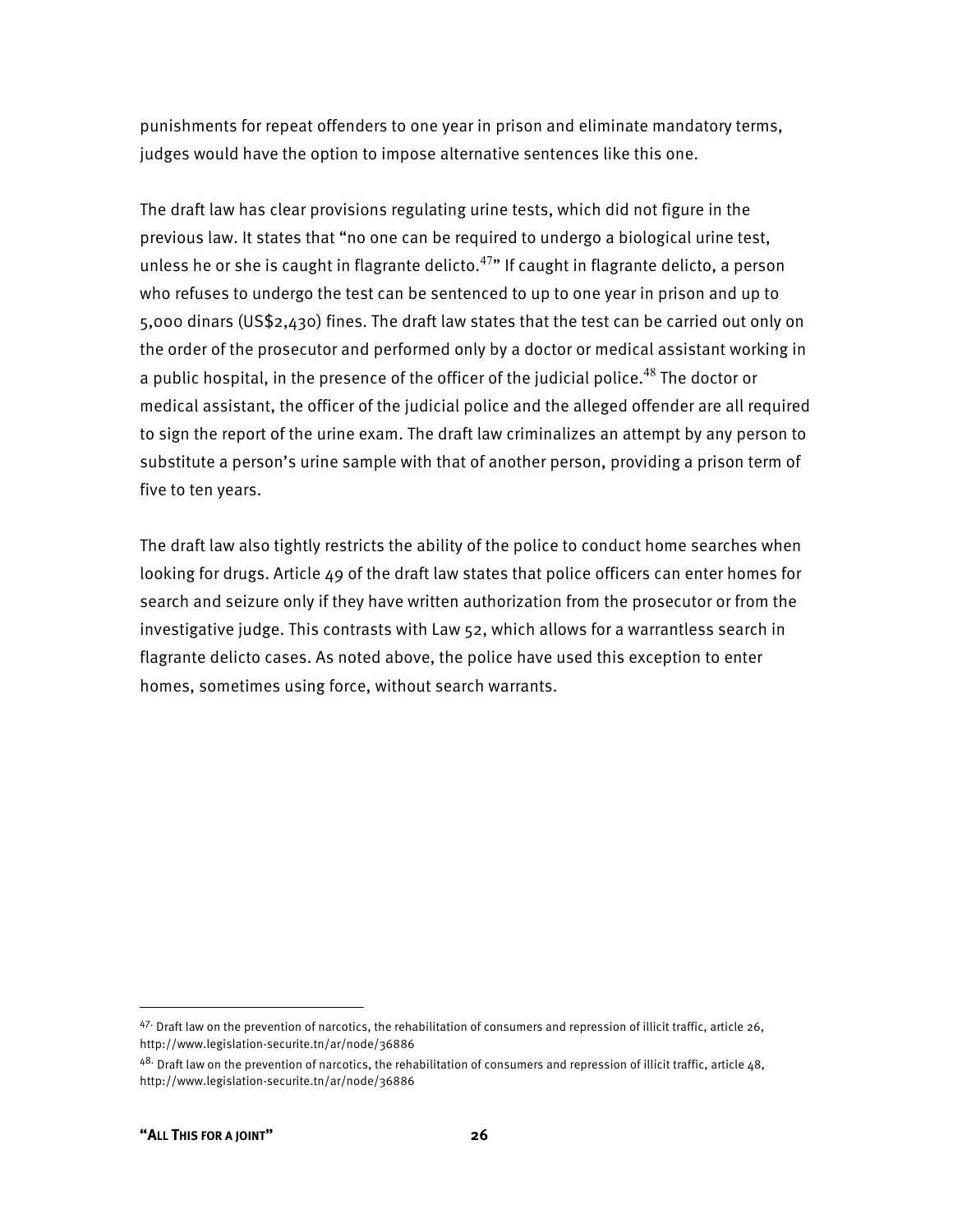#### Key Points of the draft law

- Eliminates prison sentences as punishment for first-time and second time drug use or possession and replaces it with fines of up to 5000 dinars (US\$2,430).
- Reduces the maximum sentence for repeated drug use from five years to one year in prison.
- Provides for suspension of prosecution or serving of sentences for first time offender if he or she agrees to undergo a medical treatment.
- Removes the mandatory one-year sentence and gives judges the discretion to lower sentences on the basis of mitigating circumstances.
- Gives the judge more leeway to impose alternative sentences, such as community work.
- Adds the crime of public incitement to commit drug related offenses, including incitement to consume drugs, which would violate the right to freedom of expression.
- Empowers the police to employ special investigative techniques in combatting drug offenses, such as surveillance, accessing private communications and tapping of private phone conversations. As the bill is currently drafted, such techniques could be used not only against major traffickers and dealers, but also against ordinary users, thereby infringing on their privacy to a degree that seems disproportionate to the suspected offense being combatted.

The draft added a new offense of "public incitement to commit drug-related offenses," which entails half the sentence of the original offense. This new provision, as written, could be used to prosecute members of civil society groups that advocate for the decriminalization of drugs, rappers and singers who sing about drugs, and others who express themselves peacefully about drugs.

The draft law has a section on special investigative measures in anti-drug operations, such as surveillance. The section states that if the investigation so requires, the prosecutor or the investigative judge may authorize surveillance of a person's personal communications for a period of no more than four months, renewable once for the same period, through either phone tapping, or by "setting up a technical package aimed at capturing, recording and conveying words and photos of an individual secretly monitored in their private space, and in private or public locations or vehicles." The draft specifies that if the collected information does not lead to criminal charges, it will be protected under Tunisia's law on personal information and data. The draft does not distinguish between casual consumers and major traffickers, therefore implying that all these special investigative measures could be applied equally to both. Tunisian Code of Criminal procedures does not include such special investigative measures.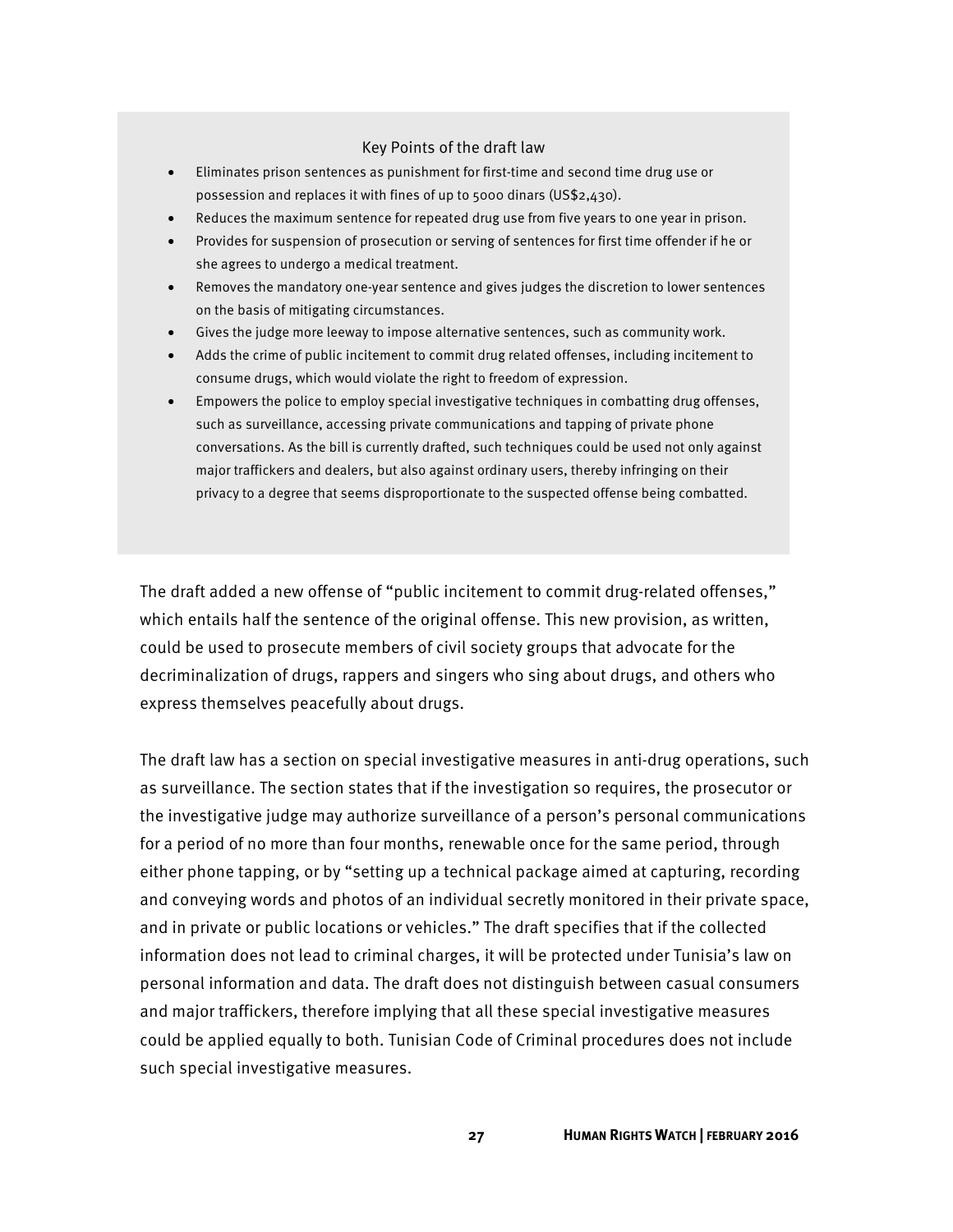Article 17 of the International Covenant on Civil and Political Rights provides that "no one shall be subjected to arbitrary or unlawful interference with his or her privacy, family, home or correspondence, nor to unlawful attacks on his or her honour and reputation." It further states that "everyone has the right to the protection of the law against such interference or attacks."

The Human Rights Committee, the authoritative institution in charge of interpreting the ICCPR, has set out in General Comment 16 on article 17 of the ICCPR that any interference with the right to privacy must be lawful, i.e. prescribed by precise and circumscribed laws that themselves comply with the aims, provisions and objectives of the ICCPR. Furthermore, it stated that interference may not be arbitrary; reasonableness is required as well as proportionality.49

The provisions regarding special investigative mechanisms do not seem to conform to these requirements. The draft does not specify the circumstances in which surveillance will be allowed, and only uses the vague wording of "in the cases where the needs of the investigation so require..." That departs from the requirement to allow interference with privacy only in exceptional circumstances and in cases in which there is credible suspicion that serious offenses have been, or are being committed. In addition, resorting to such intrusive techniques for casual consumers seems to be inherently disproportionate and could lead to sweeping interferences with privacy. These special investigative techniques are specifically targeting drug related offences, and are not included as part of the general law on other crimes.

The draft law allows for courts to abridge certain due-process rights when deemed necessary to protect the safety of persons connected to the case. These abridgements include allowing for witnesses to provide testimony anonymously, holding a hearing outside of a normal courtroom setting and closing the hearing to the public. Such exceptional measures are included specifically to target drug related offences, and are not included as part of the general law on other crimes.

To protect the right to a fair trial, courts should impose such measures only in exceptional circumstances and only to the extent necessary. The draft law does not limit them to cases involving drug-traffickers deemed dangerous; they could be applied also in cases involving

<sup>49.</sup> Human Rights Committee, General Comment n.16, https://www1.umn.edu/humanrts/gencomm/hrcom16.htm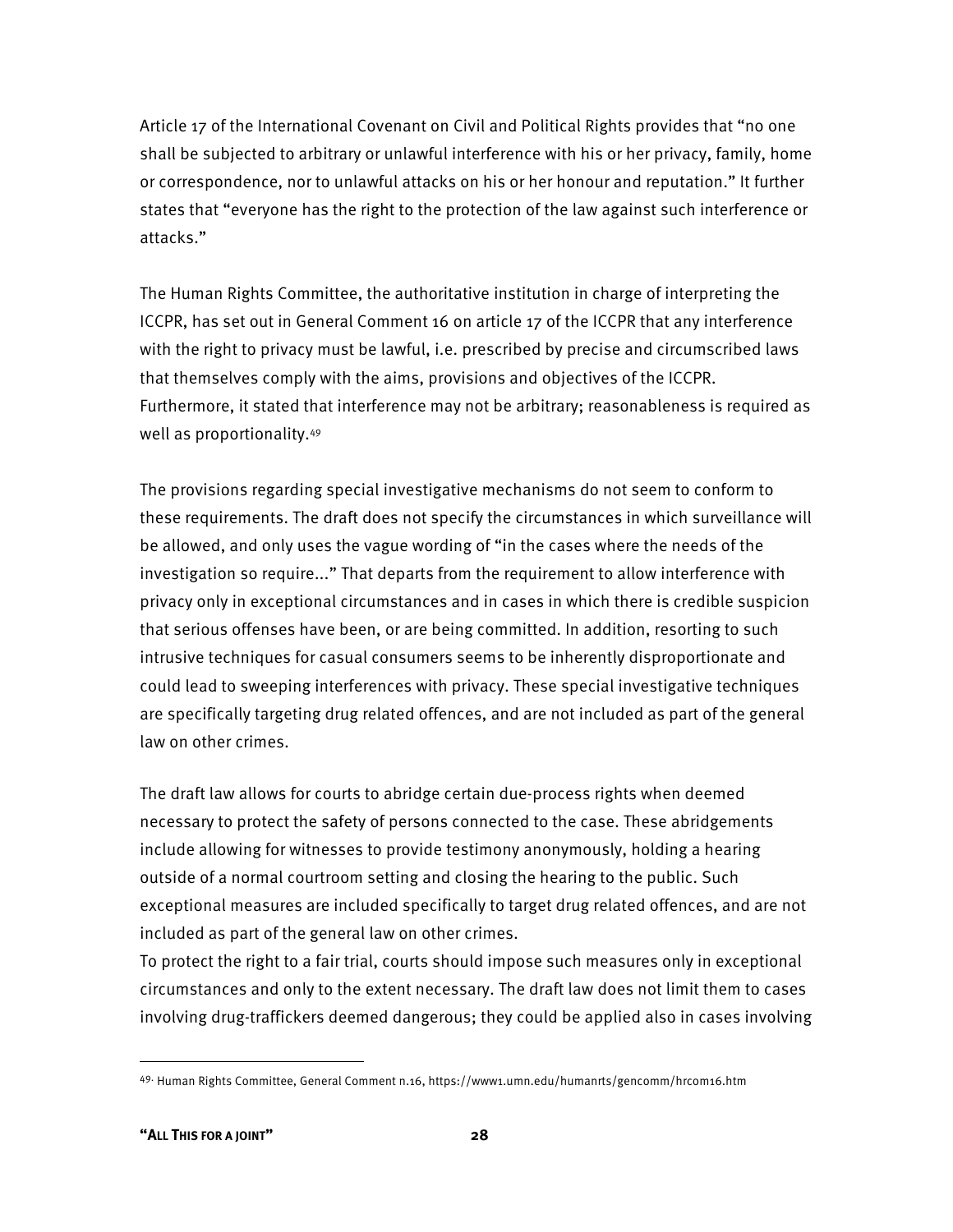users. No one should be convicted on the basis of evidence, including witness evidence, they were not able to challenge in a fair hearing.

All trials should adhere to international standards on fair trial. Article 14 of the International Covenant on Civil and Political Rights (ICCPR) states that, "in the determination of any criminal charge against him, or of his rights and obligations in a suit at law, everyone shall be entitled to a fair and public hearing by a competent, independent and impartial tribunal established by law." A judge is entitled to order a hearing closed but under specific conditions laid down by article 14: "the press and the public may be excluded from all or part of a trial for reasons of morals, public order or national security in a democratic society, or when the interest of the private lives of the parties so requires, or to the extent strictly necessary in the opinion of the court in special circumstances where publicity would prejudice the interests of justice."

Article 68 states that "in cases of imminent danger, and when necessary, it is permissible to collect all information likely to identify the victim, witnesses or informers or any other person who gave relevant information in statements and keep these separate from the main investigative file, and recorded in a secret register to be kept by the public prosecutor." The accused or his lawyer can request the relevant judicial authority to disclose the identity of the people referred to in article 68 within 10 days of the date of access to the content of their testimonies. The judicial authority can order the disclosure of the information when the request appears to be well-founded and there is no credible threat against the life or livelihood of the person and their family to be protected. This decision can be appealed before the indictment chamber. In addition, the measures of protection cannot in any case prevent the accused or his lawyer from access to the content of the testimony and other statements.

The use of anonymous witnesses as specified in article 68 could jeopardize the rights of the accused to mount an effective defense and curtail a person's ability to challenge witnesses against them. Article 14 of the ICCPR provides that the accused has the right to examine, or to have examined, the witnesses against them. The Principles and Guidelines on the Right to a Fair Trial in Africa, adopted by the African Commission on Human and Peoples' Rights, says that: "The accused has a right to examine, or have examined, witnesses against him or her and to obtain the attendance and examination of witnesses on his or her behalf under the same conditions as witnesses against him or her. It further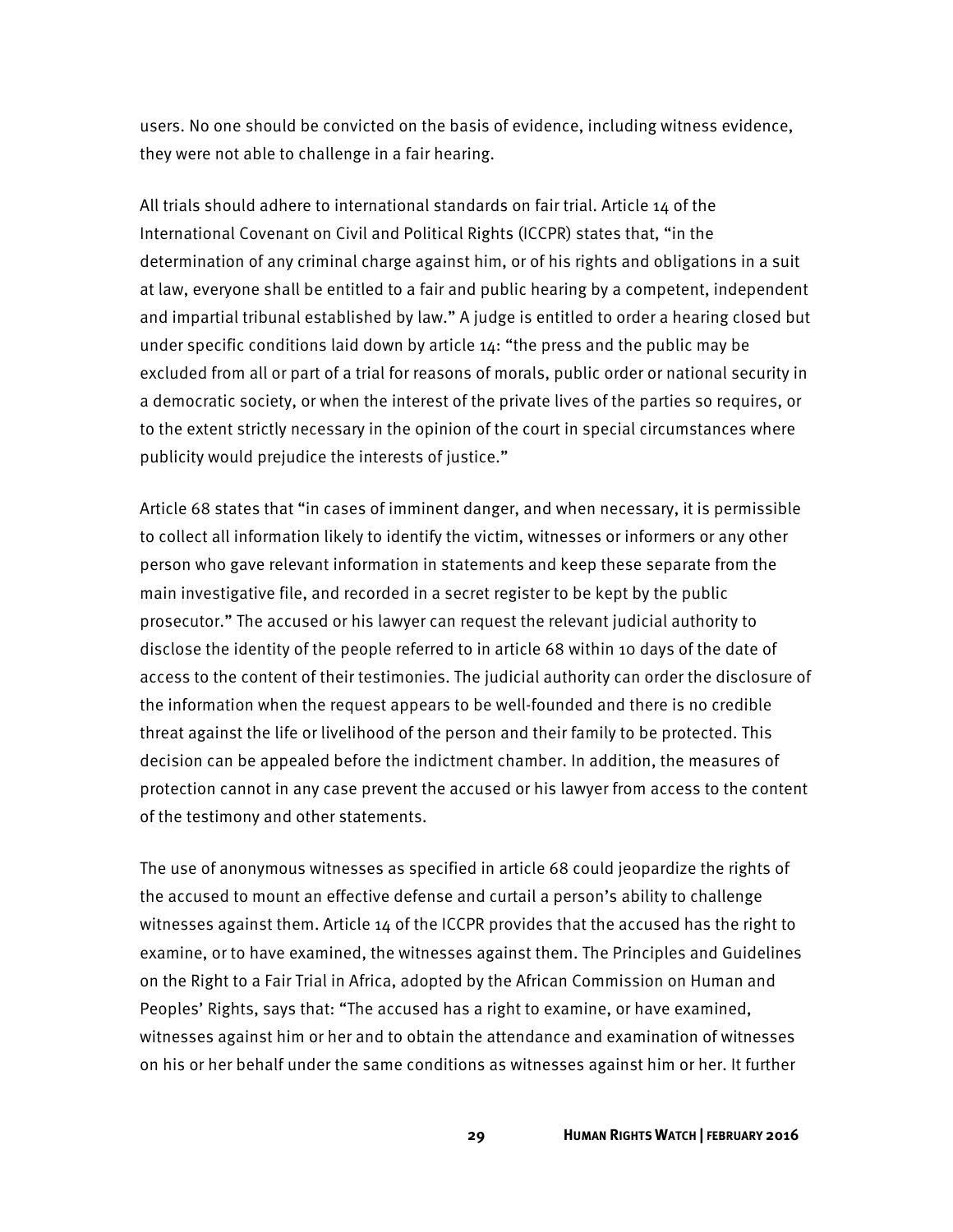states that: "The testimony of anonymous witnesses during a trial will be allowed only in exceptional circumstances, taking into consideration the nature and the circumstances of the offence and the protection of the security of the witness and if it is determined to be in the interests of justice."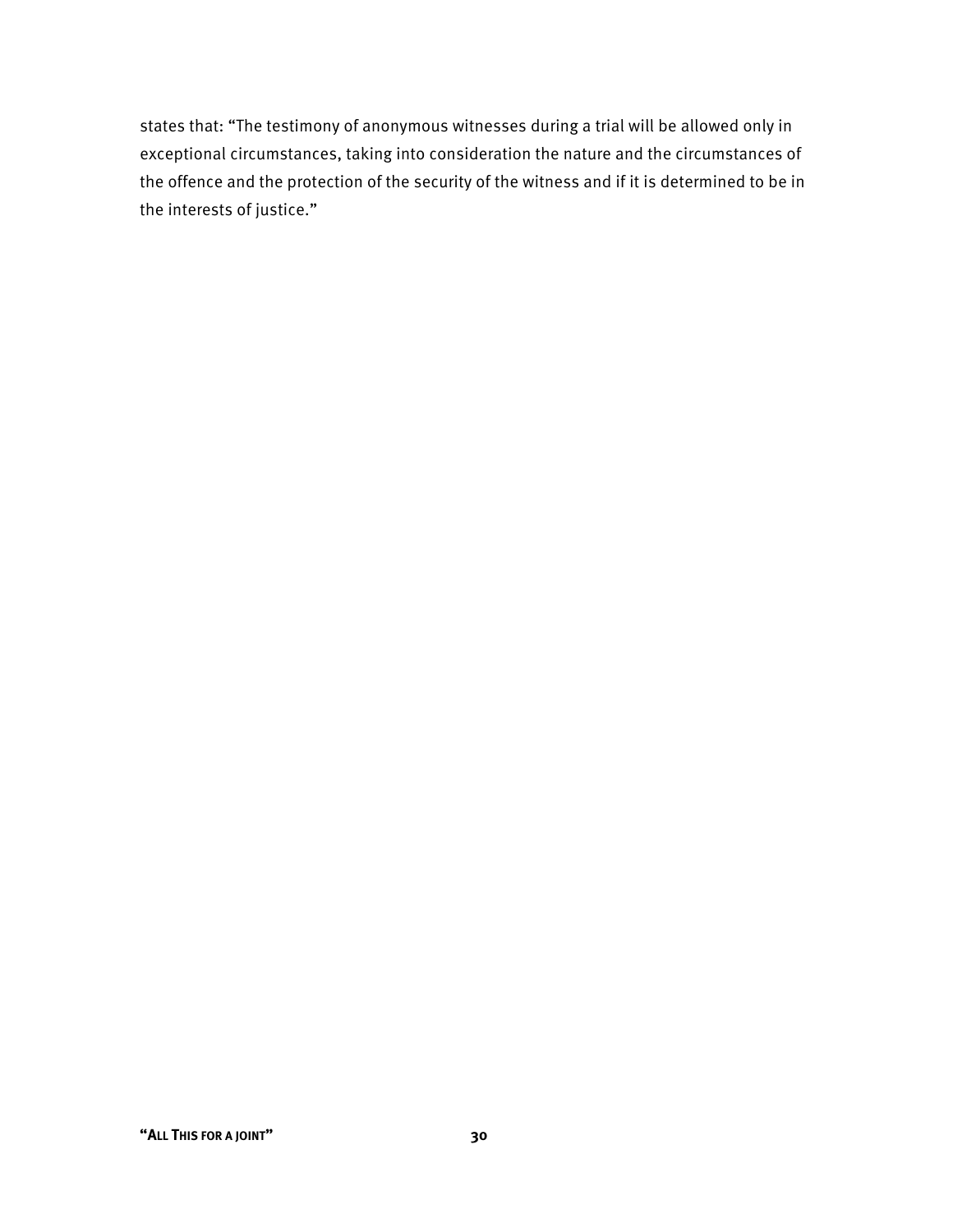## **III. The Human Rights Case against Criminalization of Drug Use**

Criminalizing personal drug use per se clashes with a person's right to privacy and basic concepts of autonomy underpinning all rights, and in practice interferes with, and undermines the right to health.

The decision to use drugs, like the decision to consume alcohol or nicotine, is a matter of personal choice and an exercise of an aspect of the right to privacy under international law, a cornerstone of respect for personal autonomy. Limitations on autonomy and the right to privacy may be imposed, but are justified only if they meet the criteria of legitimate purpose, proportionality, necessity, and non-discrimination. The criteria of proportionality and necessity require governments to consider what means are available to achieve the same purpose that would be least restrictive or pose minimal interference with respect for and the exercise of human rights. Human Rights Watch believes that arguments for criminalization of personal drug use or possession of drugs for personal use rarely, if ever, meet these criteria. Arrest, incarceration, and a criminal record with possibly life-long consequences are inherently disproportionate government responses to someone who has done nothing more than partake in recreational drugs.

Different purposes have been advanced to justify the criminalization of drug use. One of those purposes is that of morality: drug use is seen by many as morally dubious or reprehensible, regardless of whether someone is harmed by it. Human rights norms, however, protect an individual's autonomy and right to privacy, which may include engaging in conduct that the majority may eschew as immoral, but where there is no harm to others. For example, human rights jurisprudence leaves no doubt today that the majority's beliefs in public morality cannot justify criminalization of private homosexual conduct by consenting adults. In essence, promoting public morality in the absence of harm to others is not a "legitimate purpose" for criminalization.

Protecting health is a legitimate purpose, as is protecting harm to others that may occur or be risked because of someone's drug use. But criminalization of drug use to protect someone from harming his or her *own health* does not meet criteria of necessity or proportionality. Governments have many non-penal measures to reduce harms to someone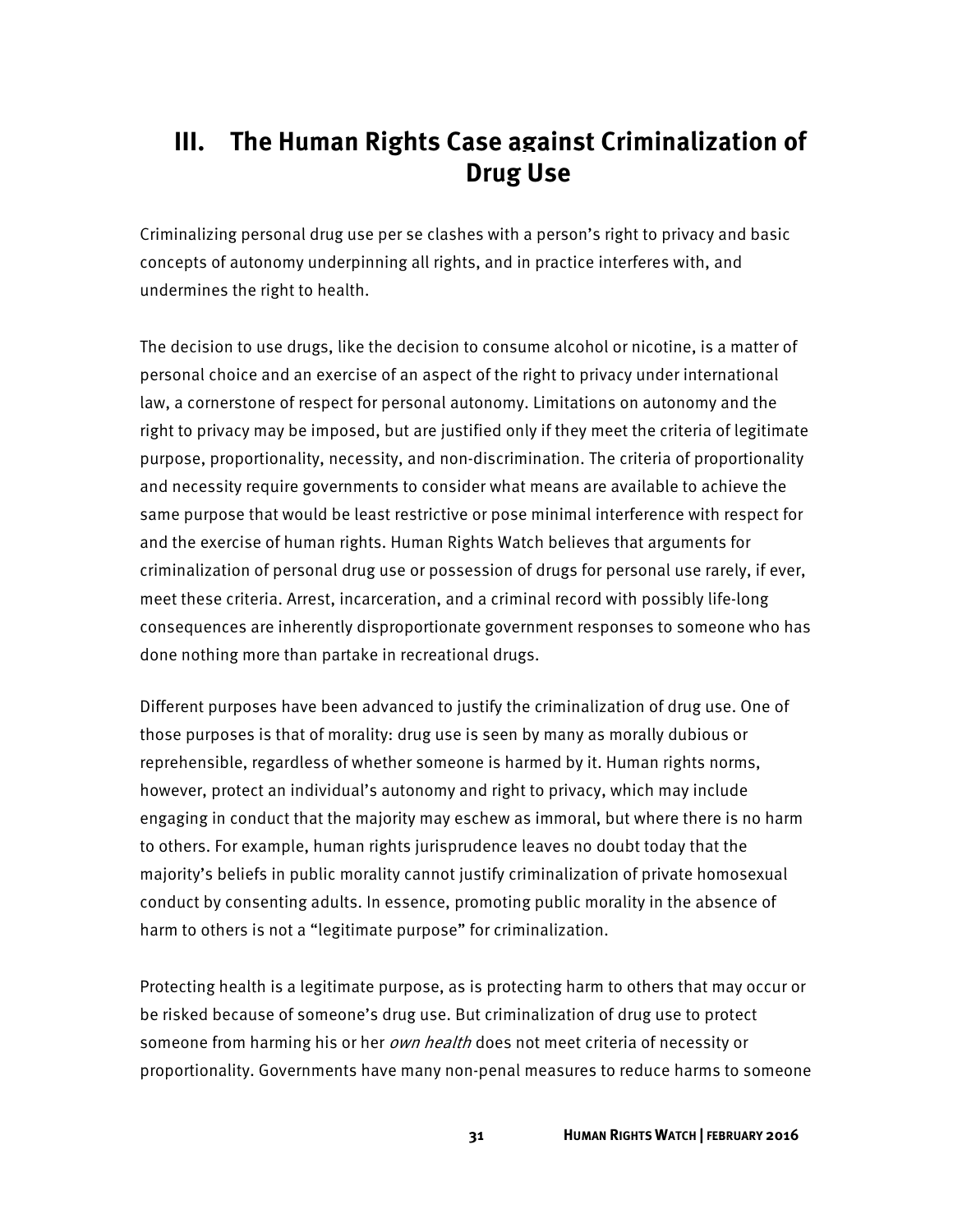who uses drugs, including offering substance abuse treatment and social supports. While the state has an important role in protecting health, it should not do so by punishing the person whose health it seeks to protect. As to proportionality: arrest, incarceration, and a criminal record with possibly life-long consequences are inherently disproportionate government responses to someone who has done nothing more than partake of recreational drugs. Criminalization can also disrupt the ability of individuals to secure their right to livelihood and housing, and it can separate families and parents from their children. The state can encourage people to make good choices around drugs without punishing them.

Criminal sanctions for drug possession and personal use have counterproductive health consequences. Imprisoning people who use drugs does little to protect their health, and fear of criminal sanctions can deter individuals who use drugs from accessing health services and treatment, subject them to stigma and discrimination.

In a 2010 report to the UN General Assembly on the right to health and international drug control, the UN Special Rapporteur on the Right to Health specifically called for decriminalization on grounds of respect for the right to health and recommended that member states…should reform domestic laws to decriminalize or de-penalize possession and use of drugs, and increase access to controlled essential medicines [emphasis added].

Drug use in some situations causes or threatens to cause serious harm to others, and states have a legitimate interest in protecting third parties from harm resulting from drug use. In such circumstances, states may impose proportionate penal sanctions on harmful behavior that takes place in conjunction with drug use. Thus, a state might choose to criminalize driving a car or flying a plane while under the influence of drugs. It might choose to arrest a person who seriously neglects or abuses a child, where drug dependence is a factor in the neglect or abuse. It might make drug use an aggravating factor in an assault. However, in such cases the conduct or offense being punished with criminal sanctions is not simply using drugs, but directly causing or risking harm to others while using drugs.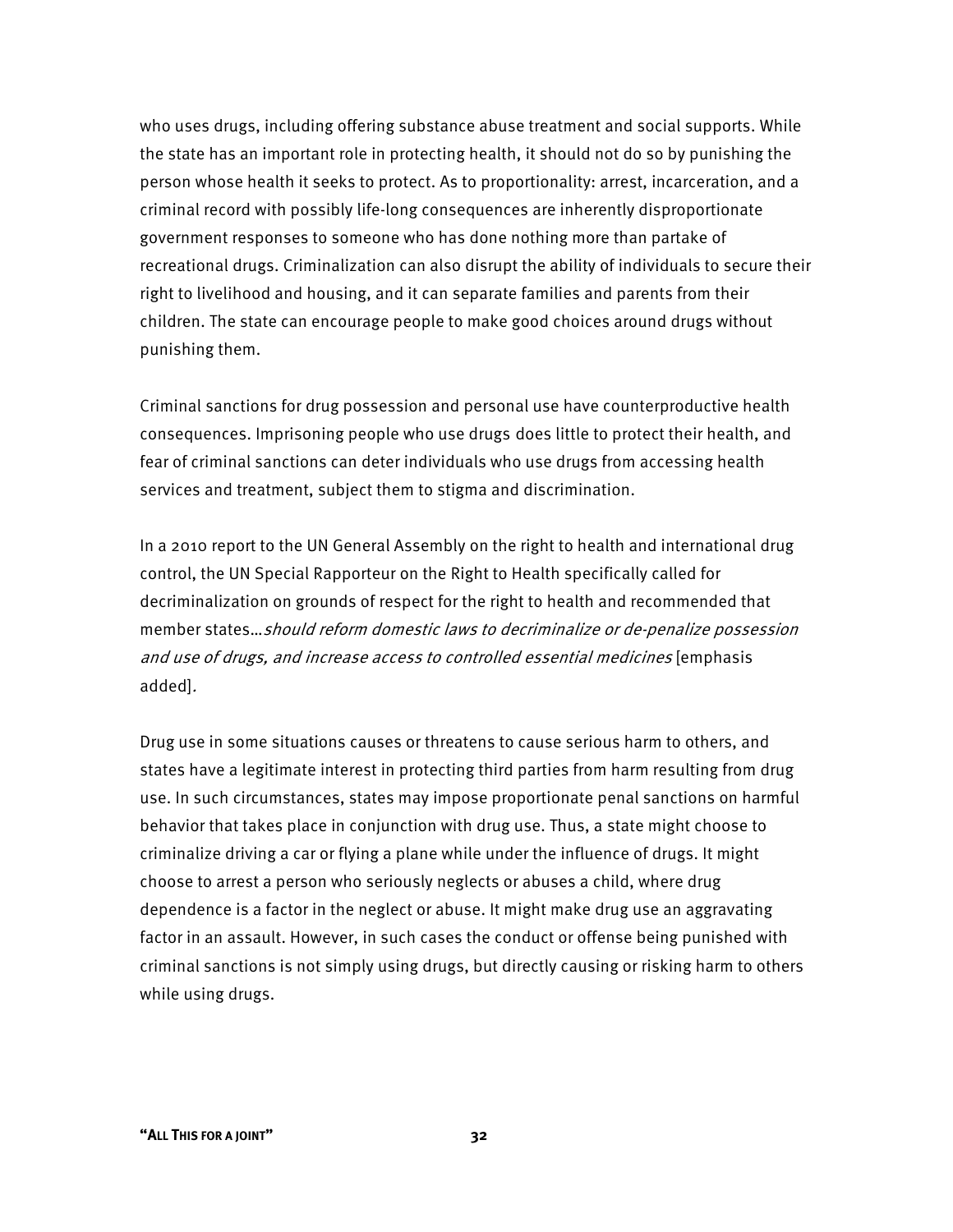## **Acknowledgments**

This report was researched and written by Amna Guellali, Tunisia researcher in the Middle East and North Africa division of Human Rights Watch. Eric Goldstein, Deputy Director for the Middle East and North Africa Division at Human Rights Watch, edited the report. Clive Baldwin, legal advisor, conducted legal review. Richard Pearhouse, Senior Researcher, in the Health and Human Rights Division, provided specialist review.

Tom Porteous, deputy program director, conducted program review. Sandy Elkhoury, senior associate in the Middle East and North Africa division, provided production assistance.

Human Rights Watch wishes to thank International Alert, a non-profit organization, which helped organize group interviews in working class neighborhoods in Tunis and Kasserine. The conclusions of this report do not necessarily reflect the views of International Alert.